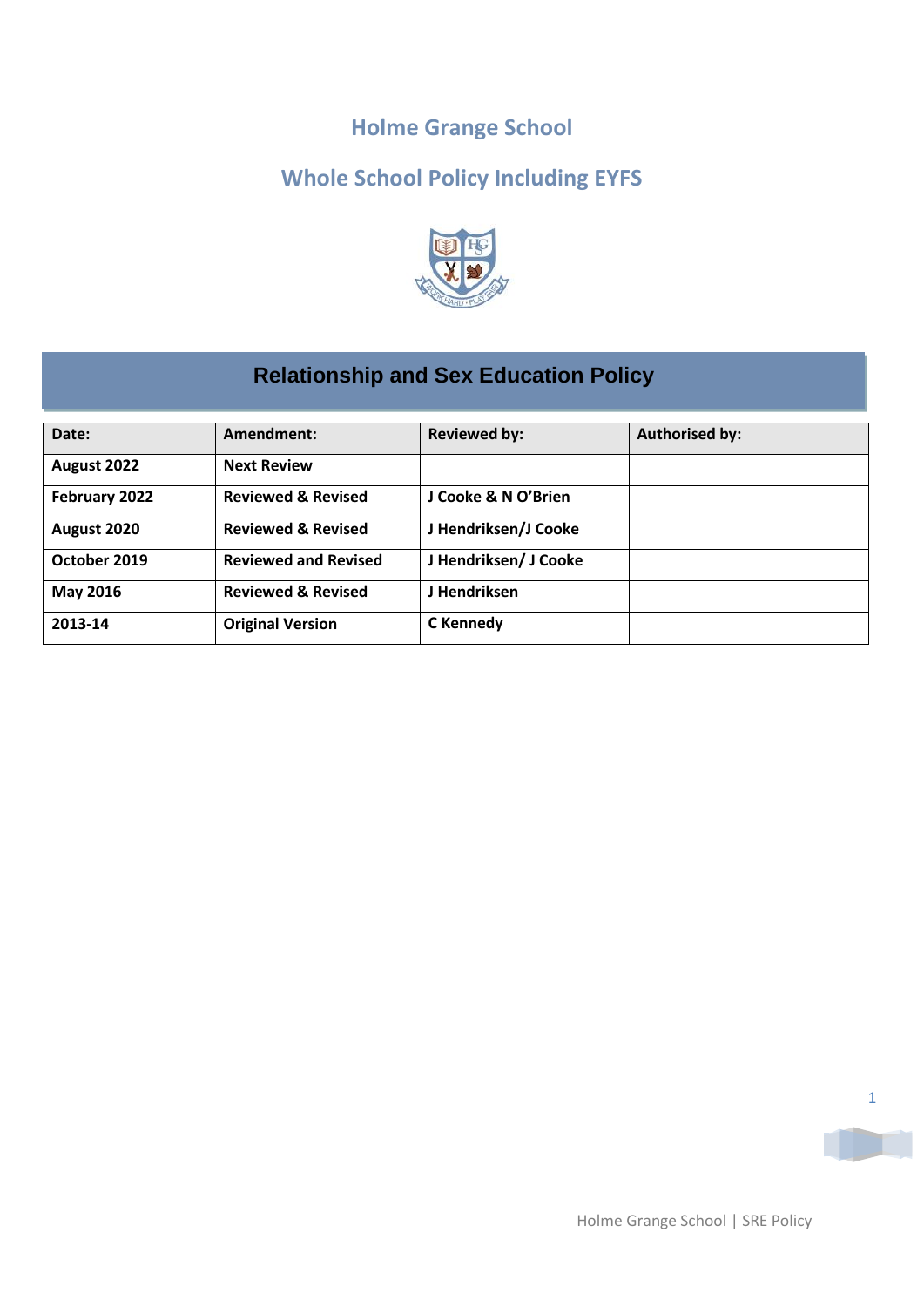Effective relationship, sex and health education is essential if young people are to make responsible and well informed decisions about their lives. The objective of sex and relationship education is to help and support young people through their physical, emotional and moral development. It will help young people learn to respect themselves and others and move with confidence from childhood through adolescence into adulthood.

Holme Grange's delivery of RSHE meets the statutory requirements, aligning also with the School's local, national and international context – we are a 3-16 co-educational school, preparing our students for their next steps either as they move through the school or for the point when they leave Holme Grange. This particularly relates to preparation of students in KS4 as they move to settings beyond Holme Grange at KS5 and life post 16.

Today's children and young people are growing up in an increasingly complex world and living their lives seamlessly on and offline. This presents many positive and exciting opportunities, but also challenges and risks. In this environment, children and young people need to know how to be safe and healthy, and how to manage their academic, personal and social lives in a positive way.

In primary schools, we want the subjects to put in place the key building blocks of healthy, respectful relationships, focusing on family and friendships, in all contexts, including online. This will sit alongside the essential understanding of how to be healthy. At secondary, teaching will build on the knowledge acquired at primary and develop further pupils' understanding of health, with an increased focus on risk areas such as drugs and alcohol, as well as introducing knowledge about intimate relationships and sex.

Teaching about mental wellbeing is central to these subjects, especially as a priority for parents is their children's happiness. We know that children and young people are increasingly experiencing challenges, and that young people are at particular risk of feeling lonely. The subject content will give them the knowledge and capability to take care of themselves and receive support if problems arise.

The content supports the wider work of the school in helping to foster pupil wellbeing and develop resilience and character which we know are fundamental to pupils being happy, successful and productive members of society. Central to this is pupils' ability to believe that they can achieve goals, both academic and personal; to stick to tasks that will help them achieve those goals, even when the reward may be distant or uncertain; and to recover from knocks and challenging periods in their lives. This should be complemented by development of personal attributes including kindness, integrity, generosity, and honesty.

Secretary of State 2019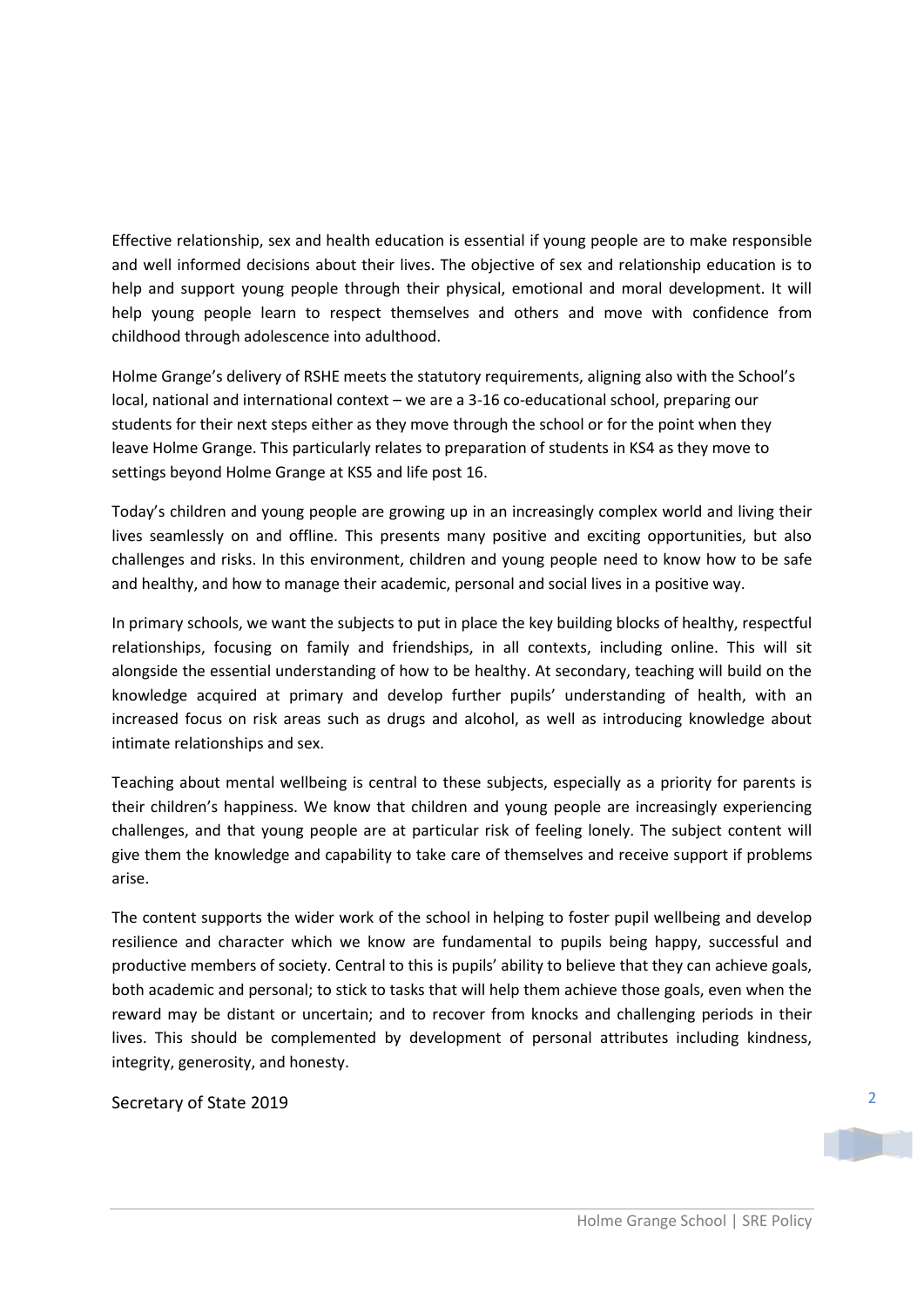

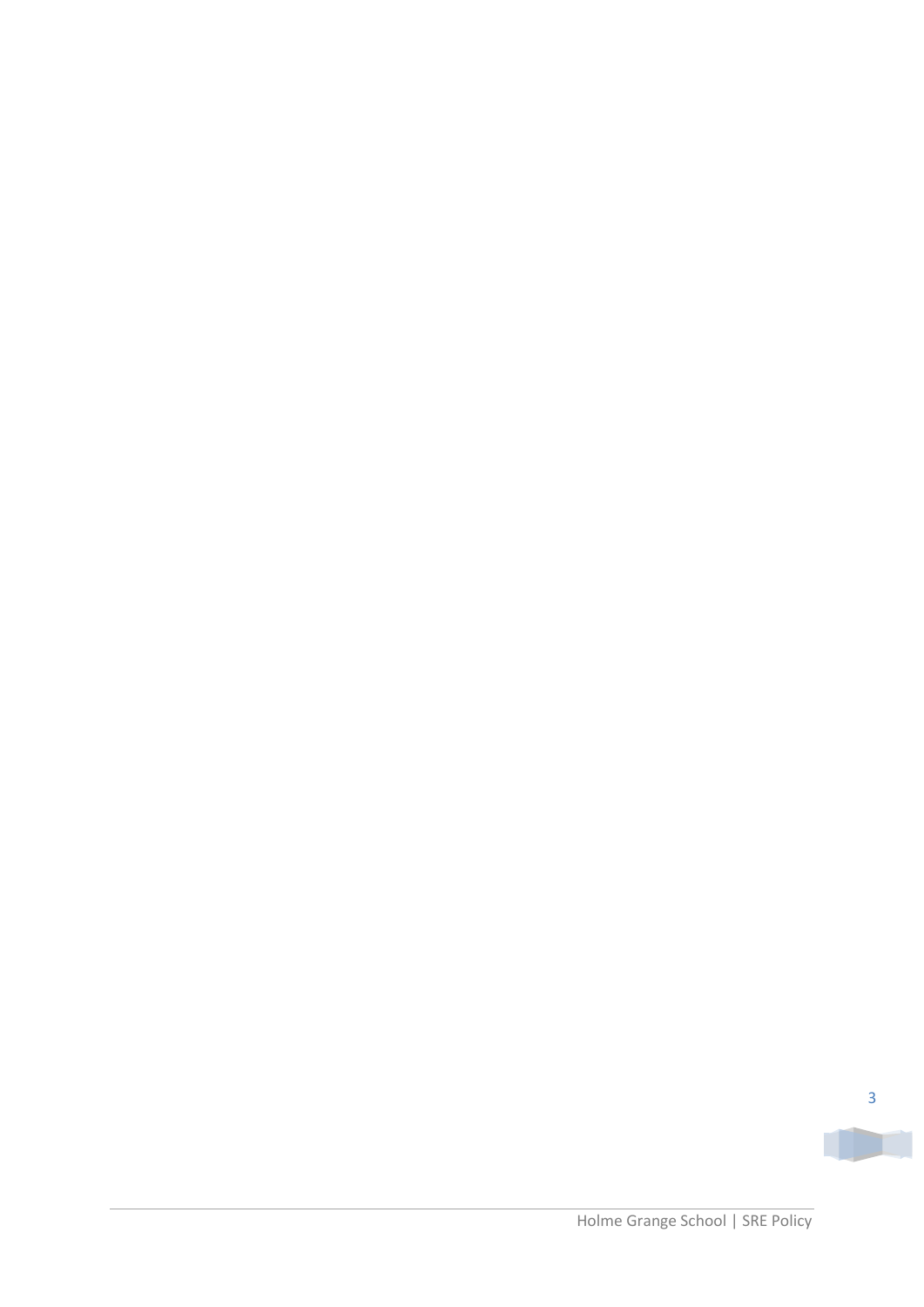## **Definition of Relationship and Sex Education.**

It is lifelong learning about physical, moral and emotional development. It is about the understanding of the importance of marriage, family life, stable and loving relationships, respect, love and care. It is also about the teaching of sex, sexuality, and sexual health. It is not about the promotion of sexual orientation or sexual activity.

RSHE should be gradually developed as an integral part of the curriculum in a way that is appropriate to the age of the children. RSHE is not just about reproduction and sexual health. These are very important but RSHE must also strive to enable children to act responsibly in making and maintaining relationships with others and to feel good about themselves and the choices they make. Children should be encouraged to develop assertiveness skills and the ability to respect themselves and others in the context of their own sexual development while taking account of sexuality, gender, roles and responsibility.

It has these main elements:

● attitudes and values – learning the importance of values and individual conscience and moral considerations; – learning the value of family life, marriage, and stable and loving relationships for the nurture of children;  $-$  learning the value of respect, love and care;  $$ exploring, considering and understanding moral dilemmas; and – developing critical thinking as part of decision-making.

● personal and social skills – learning to manage emotions and relationships confidently and sensitively; – developing self-respect and empathy for others; – learning to make choices based on an understanding of difference and with an absence of prejudice; – developing an appreciation of the consequences of choices made; – managing conflict; and – learning how to recognise and avoid exploitation and abuse. – making a distinction between the online and real world

● knowledge and understanding – learning and understanding physical development at appropriate stages; – understanding human sexuality, reproduction, sexual health, emotions and relationships; – learning about contraception and the range of local and national sexual health advice, contraception and support services; – learning the reasons for delaying sexual activity, and the benefits to be gained from such delay; and – the avoidance of unplanned pregnancy.

## **The importance of RSHE.**

Children learn about sex and relationships from a young age. Some of the things they learn are incorrect, confusing and frightening. Effective RSHE does not encourage early sexual experimentation, rather it enables children to mature, build up their confidence and self-esteem and to understand the reasons for delaying sexual activity until they are ready.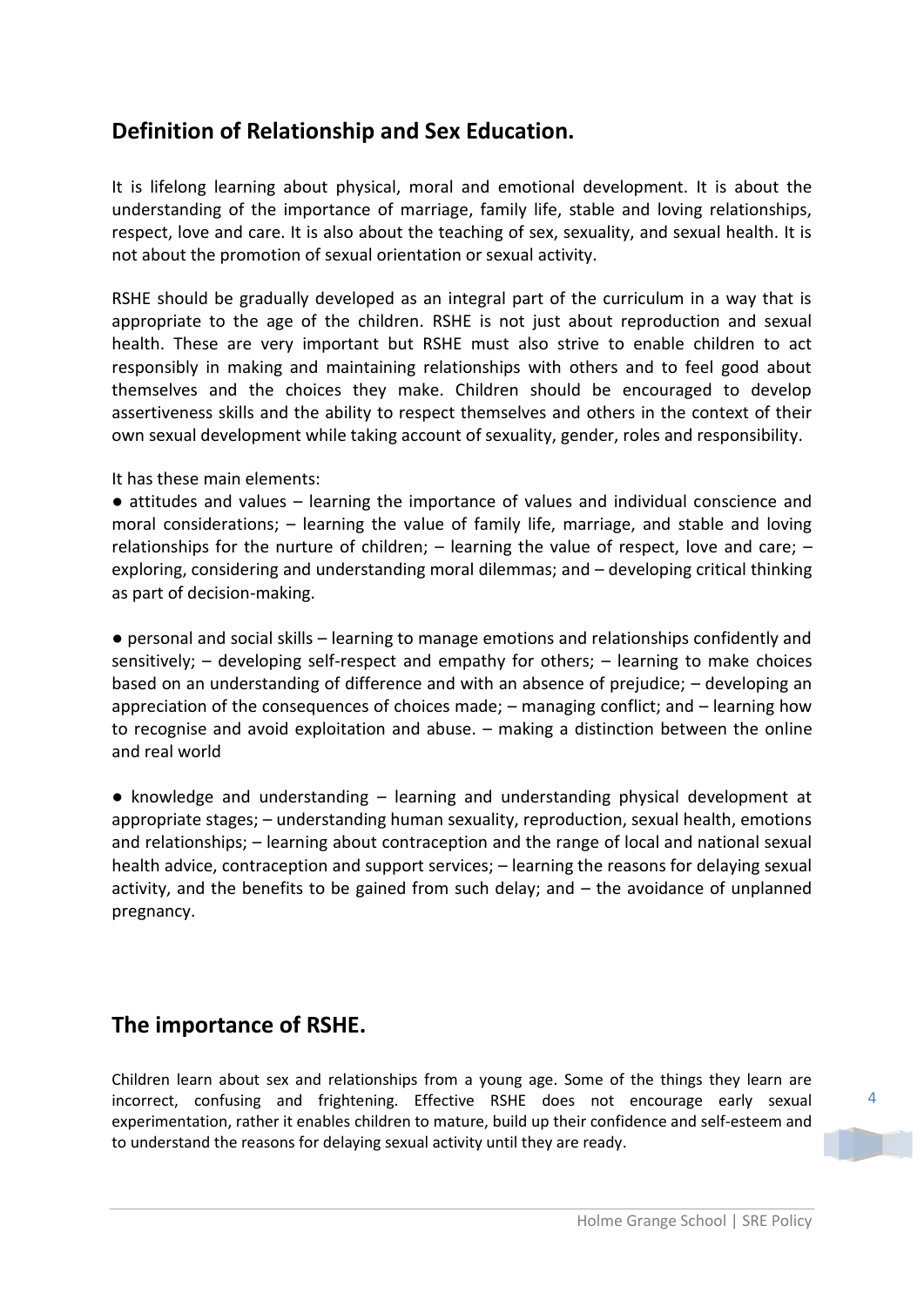All of the compulsory subject content must be age appropriate and developmentally appropriate. It must be taught sensitively and inclusively, with respect to the backgrounds and beliefs of pupils and parents while always with the aim of providing pupils with the knowledge they need of the law.

## **Parents and RSHE**

Parents and carers are the prime educators for children on many of these matters. Schools complement and reinforce this role and have told us that they see building on what pupils learn at home as an important part of delivering a good education. The school's RSHE programme aims to complement the role of the parent/carer.

National guidance from the DfE (Relationships Education, Relationships and Sex Education (RSHE) and Health Education. 2019) advises schools on the themes that should be covered. RSHE should support young people through their physical, emotional and moral development in addition to their mental well-being.

Formal RSHE will be taught through compulsory science lessons and during PSHE lessons. Informally children will learn about RSHE through the values and ethos of the school.

Parents have the right to request that their child be withdrawn from some or all of sex education delivered as part of statutory RSHE. Before granting any such request the head teacher will discuss the request with parents and, as appropriate, with the child to ensure that their wishes are understood and to clarify the nature and purpose of the curriculum. The schools will document this process to ensure a record is kept.

The head teacher will discuss with parents the benefits of receiving this important education and any detrimental effects that withdrawal might have on the child. This could include any social and emotional effects of being excluded, as well as the likelihood of the child hearing their peers' version of what was said in the classes, rather than what was directly said by the teacher.

Once those discussions have taken place, except in exceptional circumstances, the school will respect the parents' request to withdraw the child, up to and until three terms before the child turns 16. After that point, if the child wishes to receive sex education rather than be withdrawn, the school will make arrangements to provide the child with sex education during one of those terms.

This process is the same for pupils with SEND. However, there may be exceptional circumstances where the head teacher may want to take a pupil's specific needs arising from their SEND into account when making this decision.

The Head teacher will automatically grant a request to withdraw a pupil from any sex education delivered in primary schools, other than as part of the science curriculum. If a pupil is excused from sex education, it is the school's responsibility to ensure that the pupil receives appropriate, purposeful education during the period of withdrawal. There is no right to withdraw from Relationships Education or Health Education.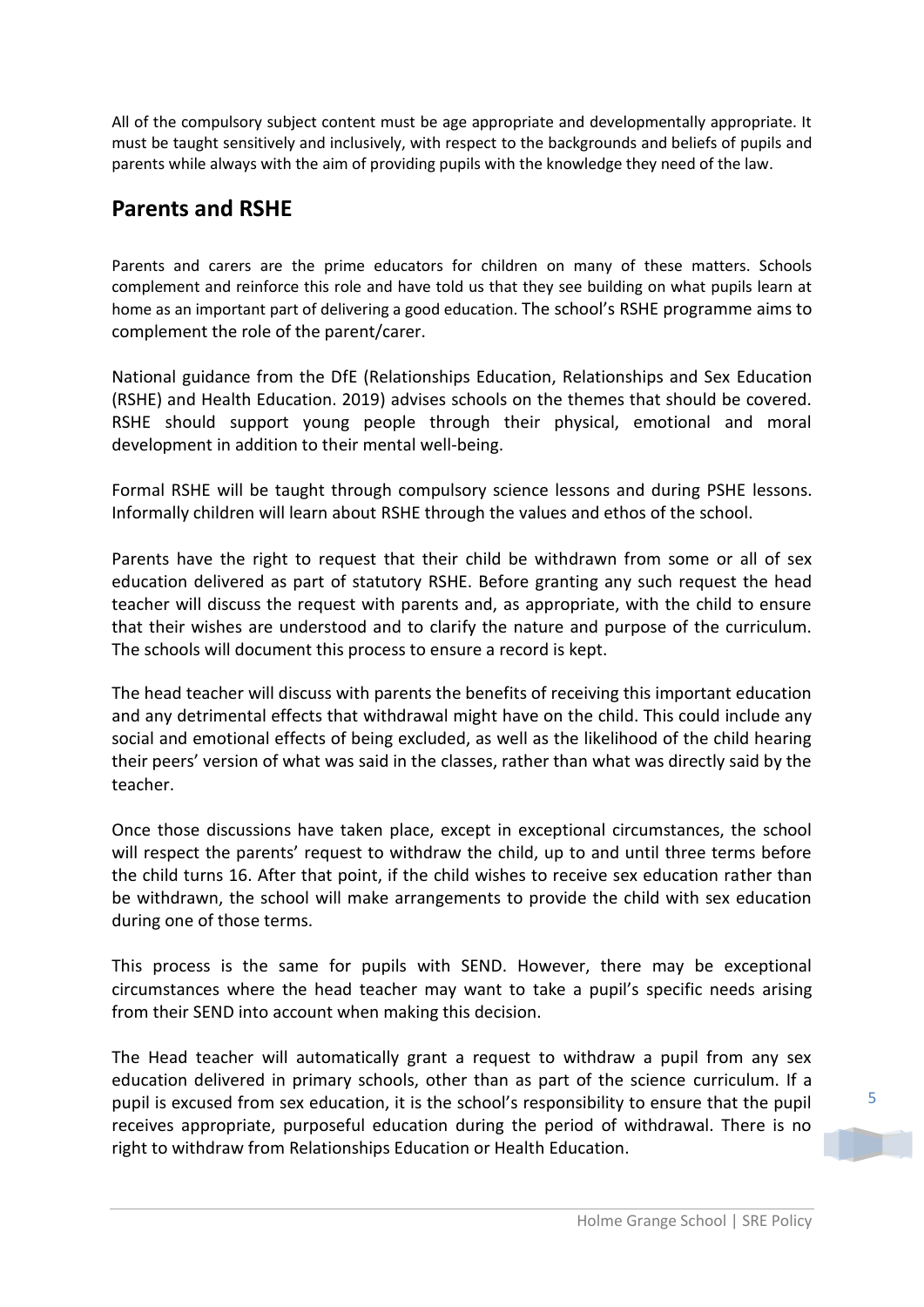## **Statement of aims for RSHE.**

Aspects of RSHE are taught as an integral part of the school's PSHE provision throughout the school from Reception to Year 11. In this way children are able to develop their ideas, knowledge and skills gradually and appropriately.

### AIMS:

- RSHE should be culturally appropriate and inclusive of all children.
- RSHE should be taught age appropriately
- RSHE should help all pupils understand their physical and emotional development and enable them to make positive decisions in their lives.

RSHE should contribute to the foundation of PSHE and Citizenship by ensuring that all children:

- develop confidence in talking, listening and thinking about feelings and relationships.
- are able to name parts of the body and describe how their bodies work.
- can protect themselves and ask for help and support.
- are prepared for puberty
- to foster healthy peer-peer communication and behaviour between boys and girls
- to instil positive behaviours, inclusive and non-stereotypical
- to understand how friendships can support mental well-being
- can develop healthy nurturing relationships of all kinds

RSHE will:

- provide information which is easy to understand and relevant and appropriate to the age and maturity of the children.
- include the development of communication and social skills.
- encourage the exploration and clarification of values and development of positive attitudes.
- Provide information about legal implications
- Provide information about where to go for help
- Comply with the Equality Act 2010

## **Statement of values for RSHE.**

- RSHE will reflect the values of the PSHE programme.
- RSHE will be taught in the context of relationships.
- RSHE will promote children's self-esteem and emotional wellbeing and help them to form and maintain worthwhile and satisfying relationships based on respect for themselves and for others at home, school, work and in the community.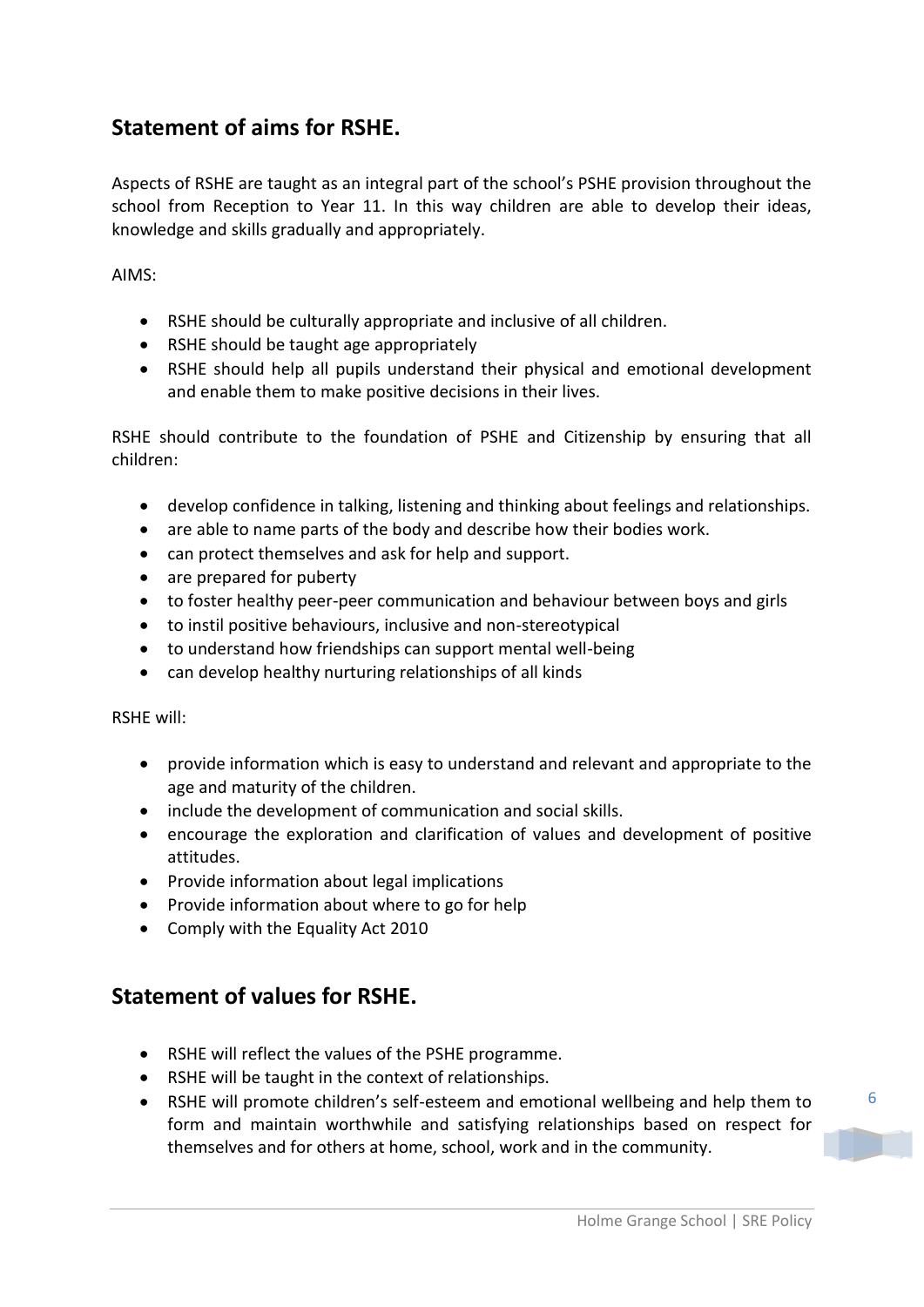## **Relationship Education (Primary)**

The focus is on teaching the fundamental building blocks and characteristics of positive relationships, with particular reference to friendships, family relationships, and relationships with other children and with adults. This starts with pupils being taught about what a relationship is, what friendship is, what family means and who the people are who can support them.

Pupils are taught how to take turns, how to treat each other with kindness, consideration and respect, the importance of honesty and truthfulness, permission seeking and giving, and the concept of personal privacy. Establishing personal space and boundaries, showing respect and understanding the differences between appropriate and inappropriate or unsafe physical, and other, contact.

Respect for others is taught in an age-appropriate way, in terms of understanding one's own and others' boundaries in play, in negotiations about space, toys, books, resources and so on.

Teachers talk explicitly about the features of healthy friendships, family relationships and other relationships which young children are likely to encounter. Drawing attention to these in a range of contexts enables pupils to form a strong early understanding of the features of relationships that are likely to lead to happiness and security. This will also help them to recognise any less positive relationships when they encounter them.

When teaching relationships content, teachers address online safety and appropriate behaviour in a way that is relevant to pupils' lives. Teachers include content on how information and data is shared and used in all contexts, including online; for example, sharing pictures, understanding that many websites are businesses and how sites may use information provided by users in ways they might not expect.

Teaching about families requires sensitive and well-judged teaching based on knowledge of pupils and their circumstances. Families of many forms provide a nurturing environment for children. (Families can include for example, single parent families, LGBT parents, families headed by grandparents, adoptive parents, foster parents/carers amongst other structures.) Care is taken to ensure that there is no stigmatisation of children based on their home circumstances and needs, to reflect sensitively that some children may have a different structure of support around them; e.g. looked after children or young carers.

Alongside understanding the importance of self-respect and self-worth, pupils are encouraged to develop personal attributes including honesty, integrity, courage, humility, kindness, generosity, trustworthiness and a sense of justice. This is achieved in a variety of ways, including by providing planned opportunities for young people to undertake social action, active citizenship and voluntary service to others locally or more widely.

Relationships Education also creates an opportunity to enable pupils to be taught about positive emotional and mental wellbeing, including how friendships can support mental wellbeing.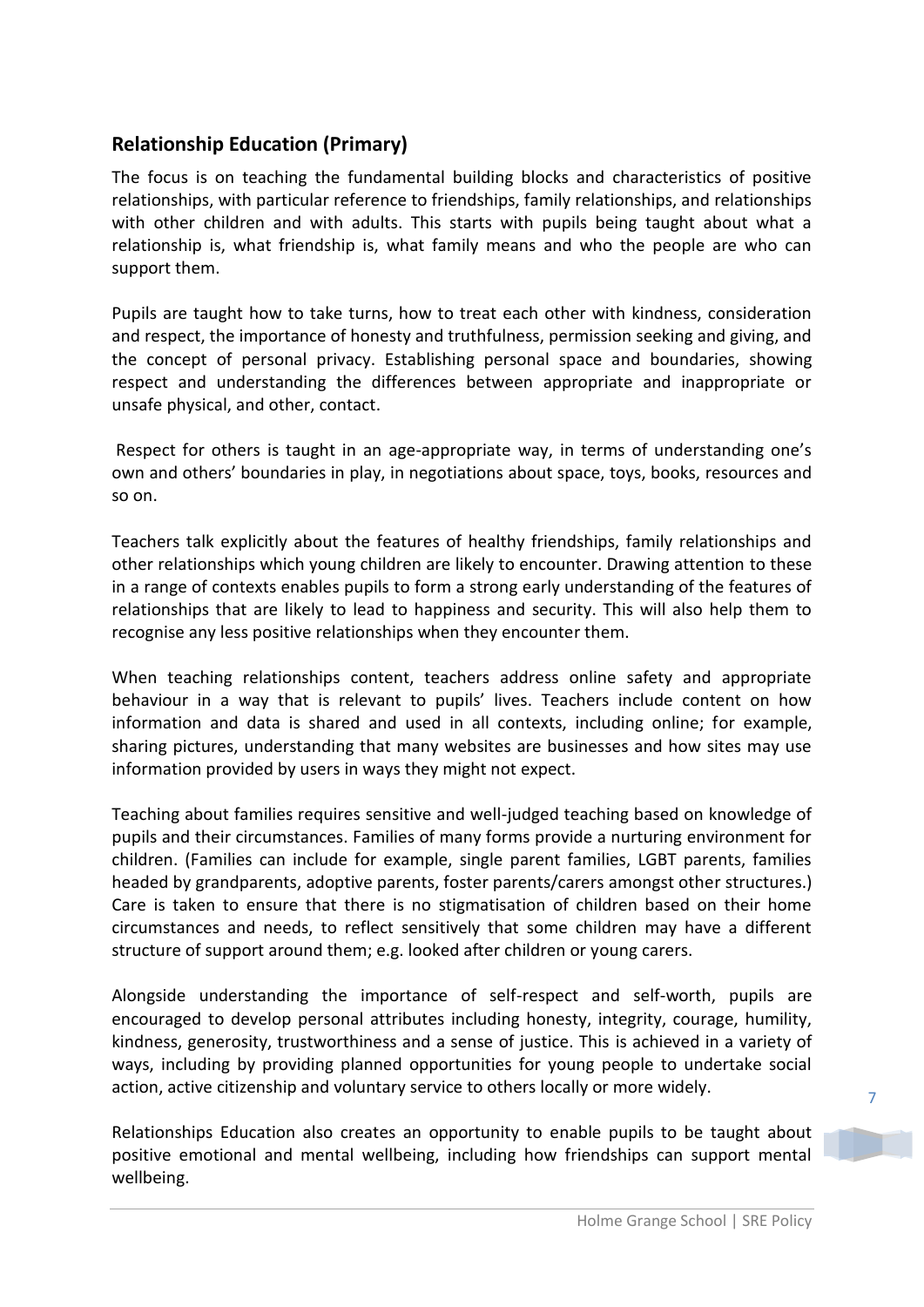Through Relationships Education (and RSHE), pupils are taught the knowledge they need to recognise and to report abuse, including emotional, physical and sexual abuse. This is delivered by focusing on boundaries and privacy, ensuring young people understand that they have rights over their own bodies. This should also include understanding boundaries in friendships with peers and also in families and with others, in all contexts, including online. Pupils are taught how to report concerns and seek advice when they suspect or know that something is wrong. At all stages it is important to balance teaching children about making sensible decisions to stay safe (including online) whilst being clear it is never the fault of a child who is abused and why victim blaming is always wrong.

Pupils are taught:

| <b>Families and</b><br>people who<br>care for me | Pupils should know<br>that families are important for children growing up because they<br>٠<br>can give love, security and stability.                                                                                                                |
|--------------------------------------------------|------------------------------------------------------------------------------------------------------------------------------------------------------------------------------------------------------------------------------------------------------|
|                                                  | the characteristics of healthy family life, commitment to each<br>other, including in times of difficulty, protection and care for<br>children and other family members, the importance of spending<br>time together and sharing each other's lives. |
|                                                  | that others' families, either in school or in the wider world,<br>sometimes look different from their family, but that they should<br>respect those differences and know that other children's families<br>are also characterised by love and care.  |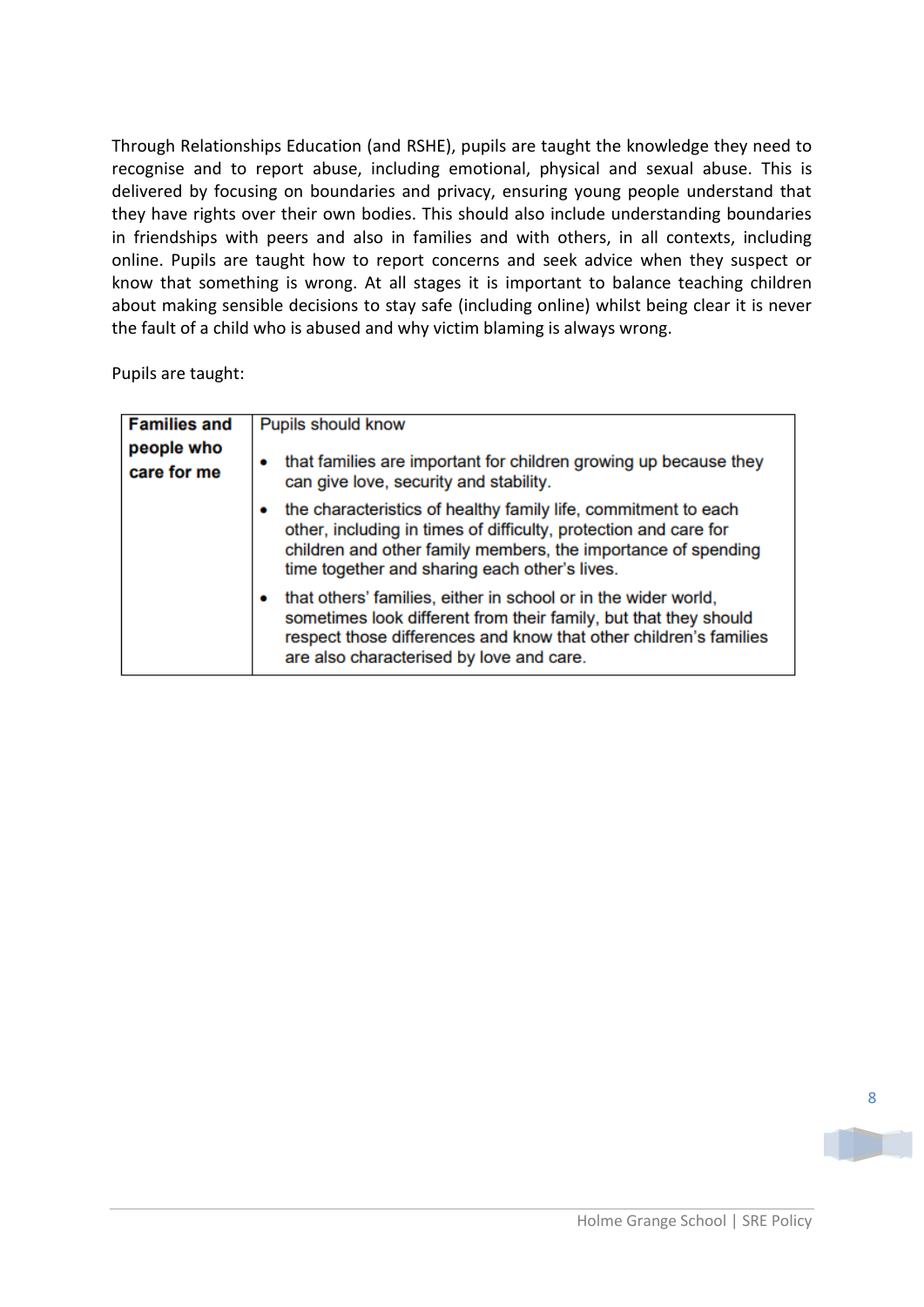|                   | • that stable, caring relationships, which may be of different types,<br>are at the heart of happy families, and are important for children's<br>security as they grow up.                                                                                      |  |  |
|-------------------|-----------------------------------------------------------------------------------------------------------------------------------------------------------------------------------------------------------------------------------------------------------------|--|--|
|                   | that marriage <sup>13</sup> represents a formal and legally recognised<br>$\bullet$<br>commitment of two people to each other which is intended to be<br>lifelong.                                                                                              |  |  |
|                   | how to recognise if family relationships are making them feel<br>$\bullet$<br>unhappy or unsafe, and how to seek help or advice from others if<br>needed.                                                                                                       |  |  |
| <b>Caring</b>     | Pupils should know                                                                                                                                                                                                                                              |  |  |
| friendships       | how important friendships are in making us feel happy and secure,<br>۰<br>and how people choose and make friends.                                                                                                                                               |  |  |
|                   | the characteristics of friendships, including mutual respect,<br>$\bullet$<br>truthfulness, trustworthiness, loyalty, kindness, generosity, trust,<br>sharing interests and experiences and support with problems and<br>difficulties.                          |  |  |
|                   | that healthy friendships are positive and welcoming towards<br>$\bullet$<br>others, and do not make others feel lonely or excluded.                                                                                                                             |  |  |
|                   | • that most friendships have ups and downs, and that these can<br>often be worked through so that the friendship is repaired or even<br>strengthened, and that resorting to violence is never right.                                                            |  |  |
|                   | how to recognise who to trust and who not to trust, how to judge<br>$\bullet$<br>when a friendship is making them feel unhappy or uncomfortable,<br>managing conflict, how to manage these situations and how to<br>seek help or advice from others, if needed. |  |  |
| <b>Respectful</b> | Pupils should know                                                                                                                                                                                                                                              |  |  |
| relationships     | the importance of respecting others, even when they are very<br>۰<br>different from them (for example, physically, in character,<br>personality or backgrounds), or make different choices or have<br>different preferences or beliefs.                         |  |  |
|                   | practical steps they can take in a range of different contexts to<br>٠<br>improve or support respectful relationships.                                                                                                                                          |  |  |
|                   | the conventions of courtesy and manners.                                                                                                                                                                                                                        |  |  |
|                   | the importance of self-respect and how this links to their own<br>٠<br>happiness.                                                                                                                                                                               |  |  |
|                   | that in school and in wider society they can expect to be treated<br>with respect by others, and that in turn they should show due<br>respect to others, including those in positions of authority.                                                             |  |  |

**The Street**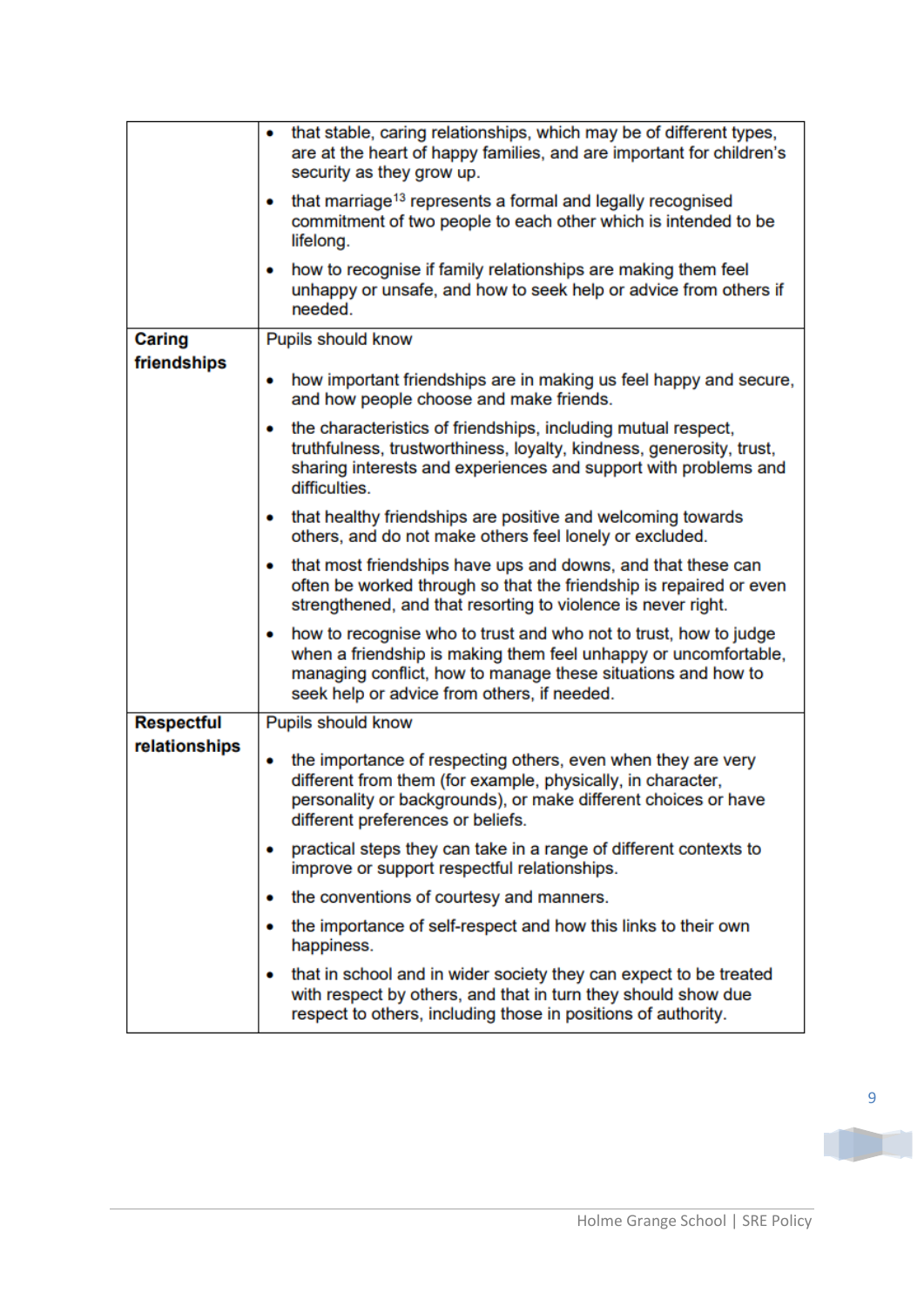|                   | about different types of bullying (including cyberbullying), the<br>impact of bullying, responsibilities of bystanders (primarily<br>reporting bullying to an adult) and how to get help.           |  |  |
|-------------------|-----------------------------------------------------------------------------------------------------------------------------------------------------------------------------------------------------|--|--|
|                   | • what a stereotype is, and how stereotypes can be unfair, negative<br>or destructive.                                                                                                              |  |  |
|                   | • the importance of permission-seeking and giving in relationships<br>with friends, peers and adults.                                                                                               |  |  |
| Online            | Pupils should know                                                                                                                                                                                  |  |  |
| relationships     | that people sometimes behave differently online, including by<br>۰<br>pretending to be someone they are not.                                                                                        |  |  |
|                   | that the same principles apply to online relationships as to face-to-<br>$\bullet$<br>face relationships, including the importance of respect for others<br>online including when we are anonymous. |  |  |
|                   | the rules and principles for keeping safe online, how to recognise<br>٠<br>risks, harmful content and contact, and how to report them.                                                              |  |  |
|                   | how to critically consider their online friendships and sources of<br>$\bullet$<br>information including awareness of the risks associated with<br>people they have never met.                      |  |  |
|                   | how information and data is shared and used online.                                                                                                                                                 |  |  |
| <b>Being safe</b> | Pupils should know                                                                                                                                                                                  |  |  |
|                   | • what sorts of boundaries are appropriate in friendships with peers<br>and others (including in a digital context).                                                                                |  |  |
|                   | about the concept of privacy and the implications of it for both<br>$\bullet$<br>children and adults; including that it is not always right to keep<br>secrets if they relate to being safe.        |  |  |
|                   | that each person's body belongs to them, and the differences<br>٠<br>between appropriate and inappropriate or unsafe physical, and<br>other, contact.                                               |  |  |
|                   | • how to respond safely and appropriately to adults they may<br>encounter (in all contexts, including online) whom they do not<br>know.                                                             |  |  |
|                   | how to recognise and report feelings of being unsafe or feeling<br>٠<br>bad about any adult.                                                                                                        |  |  |
|                   | how to ask for advice or help for themselves or others, and to<br>keep trying until they are heard.                                                                                                 |  |  |
|                   | how to report concerns or abuse, and the vocabulary and<br>confidence needed to do so.                                                                                                              |  |  |
|                   | where to get advice e.g. family, school and/or other sources.                                                                                                                                       |  |  |

10

m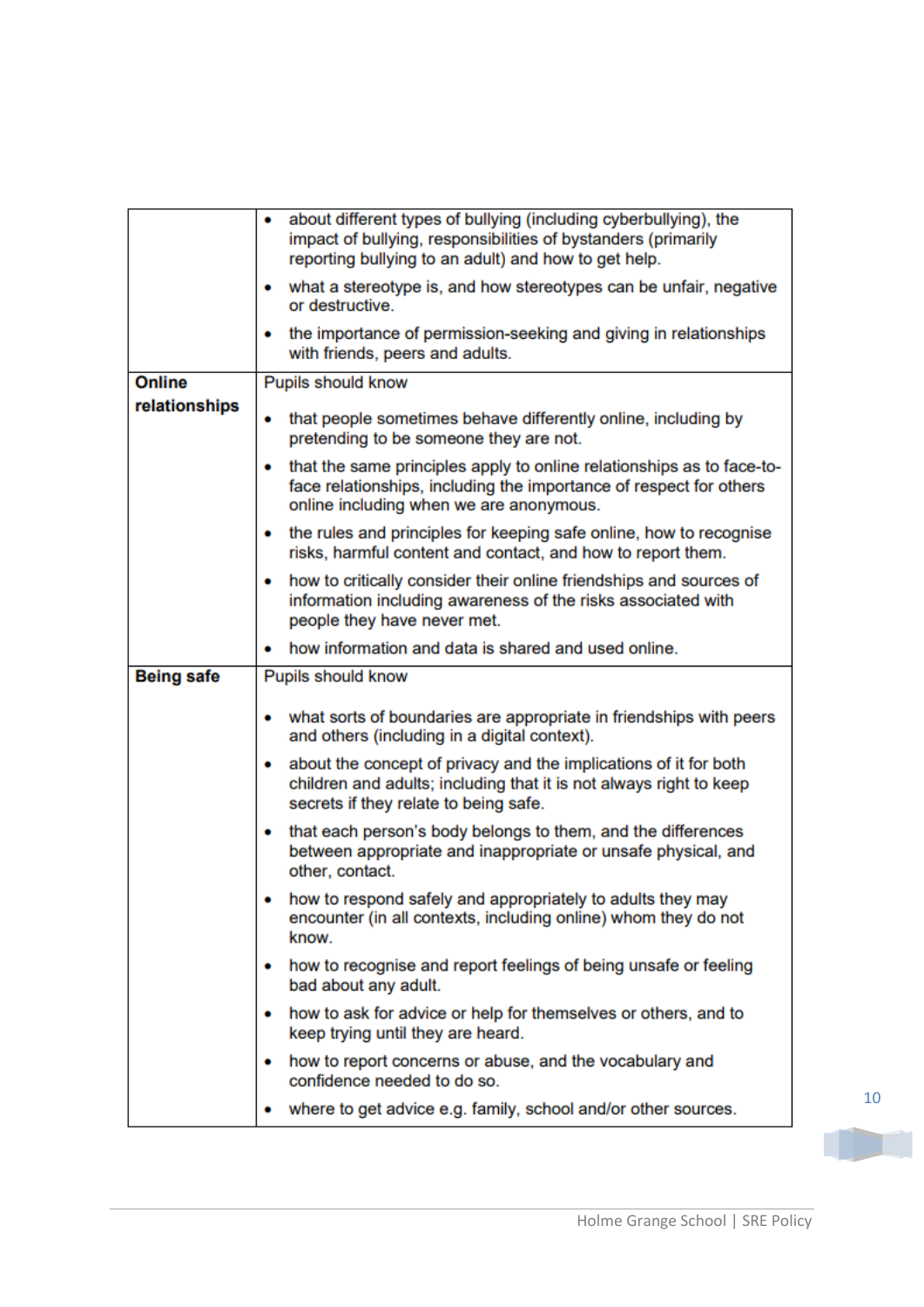# **Managing difficult questions**

Primary-age pupils will often ask their teachers or other adults questions pertaining to sex or sexuality which go beyond what is set out for Relationships Education. Given ease of access to the internet, children whose questions go unanswered may turn to inappropriate sources of information.

The school has a graduated, age-appropriate programme of Relationships Education. Children of the same age may be developmentally at different stages, leading to differing types of questions or behaviours. Our teaching methods take account of these differences (including when they are due to specific special educational needs or disabilities) and the potential for discussion on a one-to-one basis or in small groups is utilised. The school carefully considers what is appropriate and inappropriate in a whole-class setting, and provides teachers with support and training in answering questions that are better not dealt with in front of a whole class.

## **Sex Education – Primary**

It is important that the transition phase before moving to secondary school supports pupils' ongoing emotional and physical development effectively. The school has a sex education programme tailored to the age and the physical and emotional maturity of the pupils. Both boys and girls are prepared for the changes that adolescence brings and – drawing on knowledge of the human life cycle set out in the national curriculum for science - how a baby is conceived and born.

The school consults parents before delivering the sex education programme in year 5, including detailed content of what will be taught. This process includes offering parents support in talking to their children about sex education and how to link this with what is being taught in school. The school allows parents a right to withdraw their children from sex education beyond the national curriculum for science.

Teaching takes account of the developmental differences of children, special educational needs and disabilities. The school ensures that their teaching and materials are appropriate having regard to the age and religious backgrounds of their pupils.

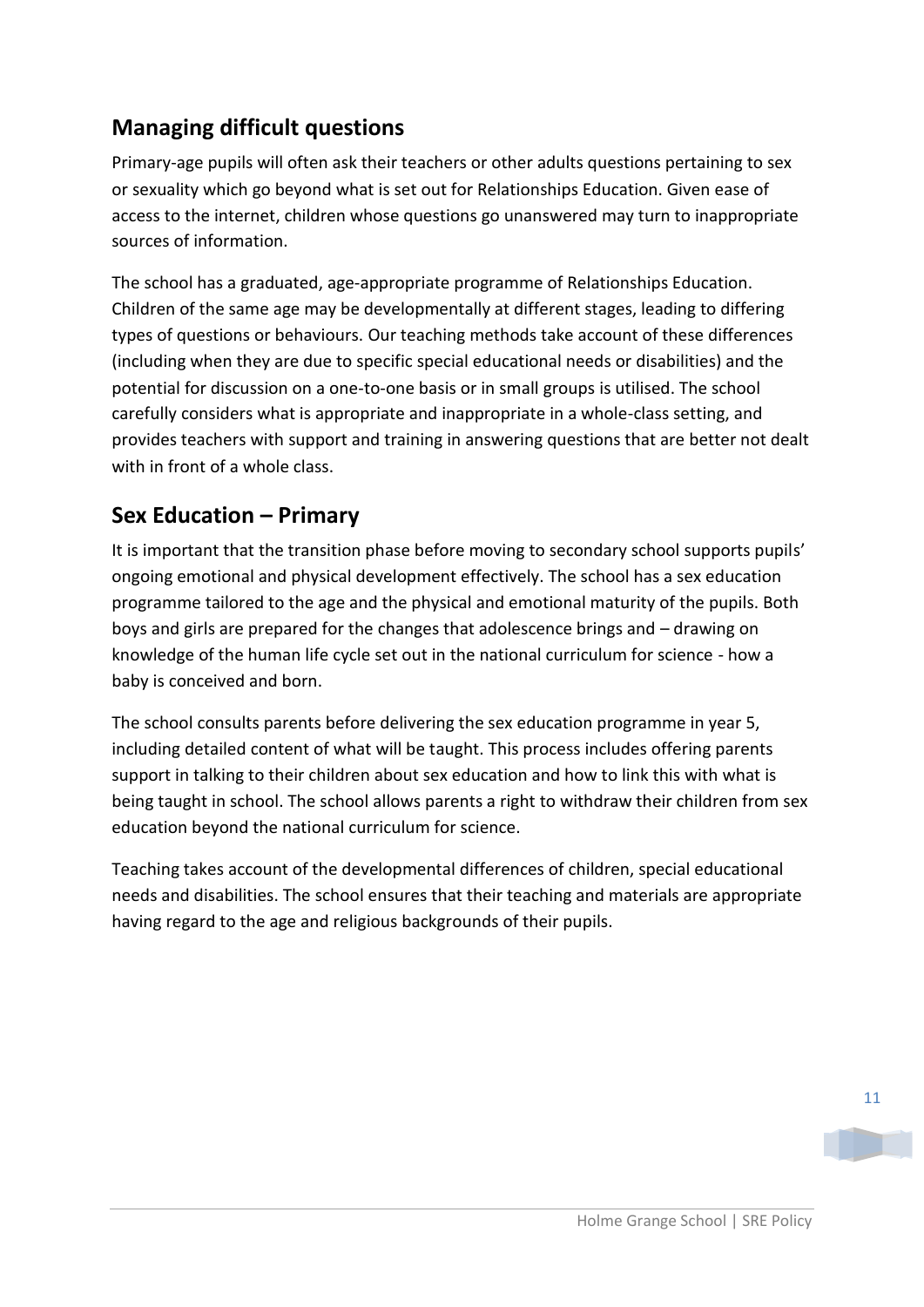# **Relationship and Sex Education – Secondary**

The aim of RSHE is to give young people the information they need to help them develop healthy, nurturing relationships of all kinds, not just intimate relationships.

RSHE at Holme Grange enables them to know what a healthy relationship looks like and what makes a good friend, a good colleague and a successful marriage or other type of committed relationship. It covers contraception, developing intimate relationships and resisting pressure to have sex (and not applying pressure). It teaches what is acceptable and unacceptable behaviour in relationships. This will help pupils understand the positive effects that good relationships have on their mental wellbeing, identify when relationships are not right and understand how such situations can be managed.

RSHE does not encourage early sexual experimentation. It teaches young people to understand human sexuality and to respect themselves and others. It enables young people to mature, build their confidence and self-esteem and understand the reasons for delaying sexual activity.

RSHE also supports people, throughout life, to develop safe, fulfilling and healthy sexual relationships, at the appropriate time. Knowledge about safer sex and sexual health remains important to ensure that young people are equipped to make safe, informed and healthy choices as they progress through adult life. This is delivered in a non-judgemental, factual way and allows scope for young people to ask questions in a safe environment.

Teachers use approaches such as distancing techniques, setting ground rules with the class to help manage sensitive discussion and using question boxes to allow pupils to raise issues anonymously.

RSHE provides clear progression from what is taught in primary school in Relationships Education. Teachers build on the foundation of Relationships Education and, as pupils grow up, at the appropriate time extend teaching to include intimate relationships. Alongside being taught about intimate relationships, pupils are also taught about family relationships, friendships and other kinds of relationships that are an equally important part of becoming a successful and happy adult. This teaching enables pupils to distinguish between content and experiences that exemplify healthy relationships and those that are distorted or harmful. Pupils should understand the benefits of healthy relationships to their mental wellbeing and self-respect. Through gaining the knowledge of what a healthy relationship is like, they can be empowered to identify when relationships are unhealthy. They are also taught that unhealthy relationships can have a lasting, negative impact on mental wellbeing.

Relationships Education is underpinned by a wider, deliberate cultivation and practice of resilience and character in the individual. These include character traits such as belief in achieving goals and persevering with tasks, as well as personal attributes such as honesty, integrity, courage, humility, kindness, generosity, trustworthiness and a sense of justice,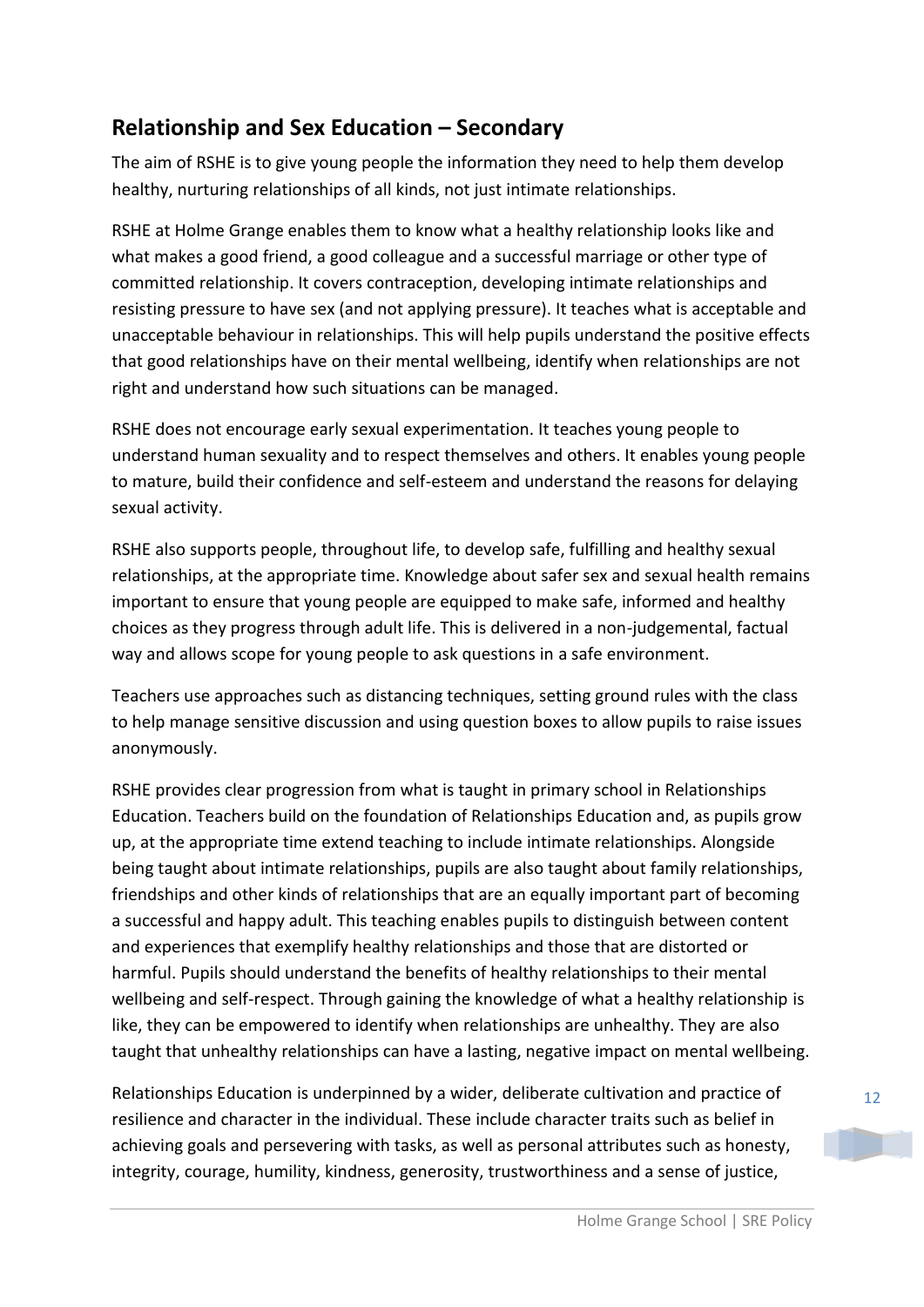underpinned by an understanding of the importance of self-respect and self-worth. The school provides planned opportunities for young people to undertake social action, active citizenship and voluntary service to others locally or more widely.

Pupils are taught the facts and the law about sex, sexuality, sexual health and gender identity in an age-appropriate and inclusive way. All pupils should feel that the content is relevant to them and their developing sexuality. Sexual orientation and gender identity are explored at a timely point and in a clear, sensitive and respectful manner. When teaching about these topics, it is recognised that young people may be discovering or understanding their sexual orientation or gender identity. There is equal opportunity to explore the features of stable and healthy same sex relationships.

The applicable law is taught in a factual way so that pupils are clear on their rights and responsibilities as citizens. Pupils are well informed about the full range of perspectives and, within the law, should be well equipped to make decisions for themselves about how to live their own lives, whilst respecting the right of others to make their own decisions and hold their own beliefs. Key aspects of the law relating to sex include the age of consent, what consent is and is not, the definitions and recognition of rape, sexual assault and harassment, and choices permitted by the law around pregnancy.

Grooming, sexual exploitation and domestic abuse, including coercive and controlling behaviour, are also addressed sensitively and clearly. The school addresses the physical and emotional damage caused by female genital mutilation (FGM). They are also taught where to find support and that it is a criminal offence to perform or assist in the performance of FGM or fail to protect a person for whom you are responsible from FGM. As well as addressing this in the context of the law, pupils may also need support to recognise when relationships (including family relationships) are unhealthy or abusive (including the unacceptability of neglect, emotional, sexual and physical abuse and violence, including honour-based violence and forced marriage) and strategies to manage this or access support for oneself or others at risk. Schools should also be mindful that for pupils who are or have experienced unhealthy or unsafe relationships at home or socially, the school may have a particularly important role in being a place of consistency and safety where they can easily speak to trusted adults, report problems and find support.

Internet safety is also addressed. Pupils are taught the rules and principles for keeping safe online. This will include how to recognise risks, harmful content and contact, and how and to whom to report issues. Pupils should have a strong understanding of how data is generated, collected, shared and used online, for example, how personal data is captured on social media or understanding the way that businesses may exploit the data available to them.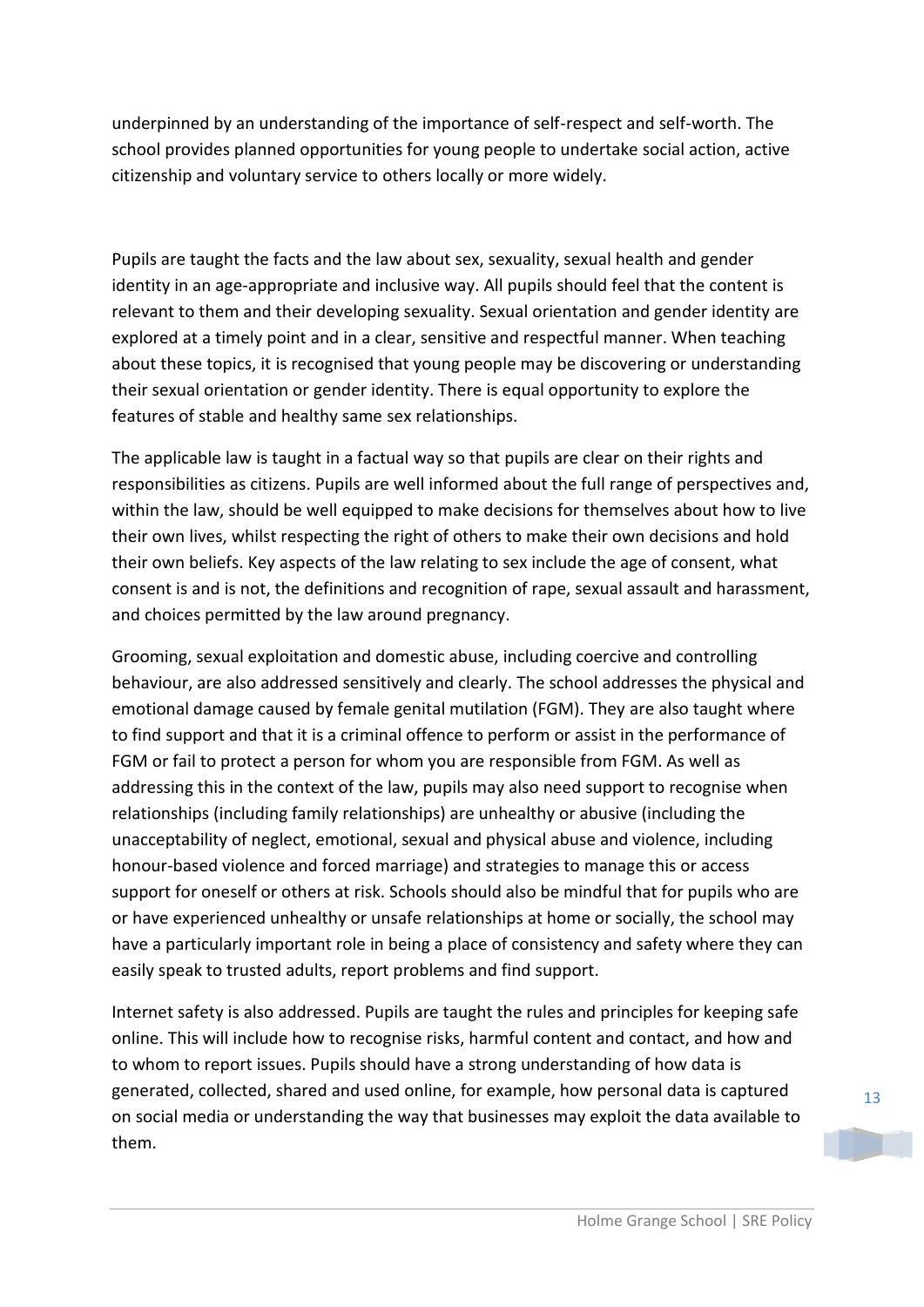Pupils are taught:

| <b>Families</b>                            | Pupils should know                                                                                                                                                                                                                                                                                                                       |  |  |  |  |
|--------------------------------------------|------------------------------------------------------------------------------------------------------------------------------------------------------------------------------------------------------------------------------------------------------------------------------------------------------------------------------------------|--|--|--|--|
|                                            | that there are different types of committed, stable relationships.<br>how these relationships might contribute to human happiness and<br>their importance for bringing up children.                                                                                                                                                      |  |  |  |  |
|                                            |                                                                                                                                                                                                                                                                                                                                          |  |  |  |  |
|                                            | what marriage is, including their legal status e.g. that marriage<br>carries legal rights and protections not available to couples who<br>are cohabiting or who have married, for example, in an<br>unregistered religious ceremony.                                                                                                     |  |  |  |  |
|                                            | why marriage is an important relationship choice for many couples<br>and why it must be freely entered into.                                                                                                                                                                                                                             |  |  |  |  |
|                                            | the characteristics and legal status of other types of long-term<br>relationships.                                                                                                                                                                                                                                                       |  |  |  |  |
|                                            | the roles and responsibilities of parents with respect to raising of<br>children, including the characteristics of successful parenting.                                                                                                                                                                                                 |  |  |  |  |
|                                            | how to: determine whether other children, adults or sources of<br>information are trustworthy: judge when a family, friend, intimate<br>or other relationship is unsafe (and to recognise this in others'<br>relationships); and, how to seek help or advice, including reporting<br>concerns about others, if needed.                   |  |  |  |  |
| <b>Respectful</b>                          | Pupils should know                                                                                                                                                                                                                                                                                                                       |  |  |  |  |
| relationships,<br>including<br>friendships | the characteristics of positive and healthy friendships (in all<br>۰<br>contexts, including online) including: trust, respect, honesty,<br>kindness, generosity, boundaries, privacy, consent and the<br>management of conflict, reconciliation and ending relationships.<br>This includes different (non-sexual) types of relationship. |  |  |  |  |

**The Second Second**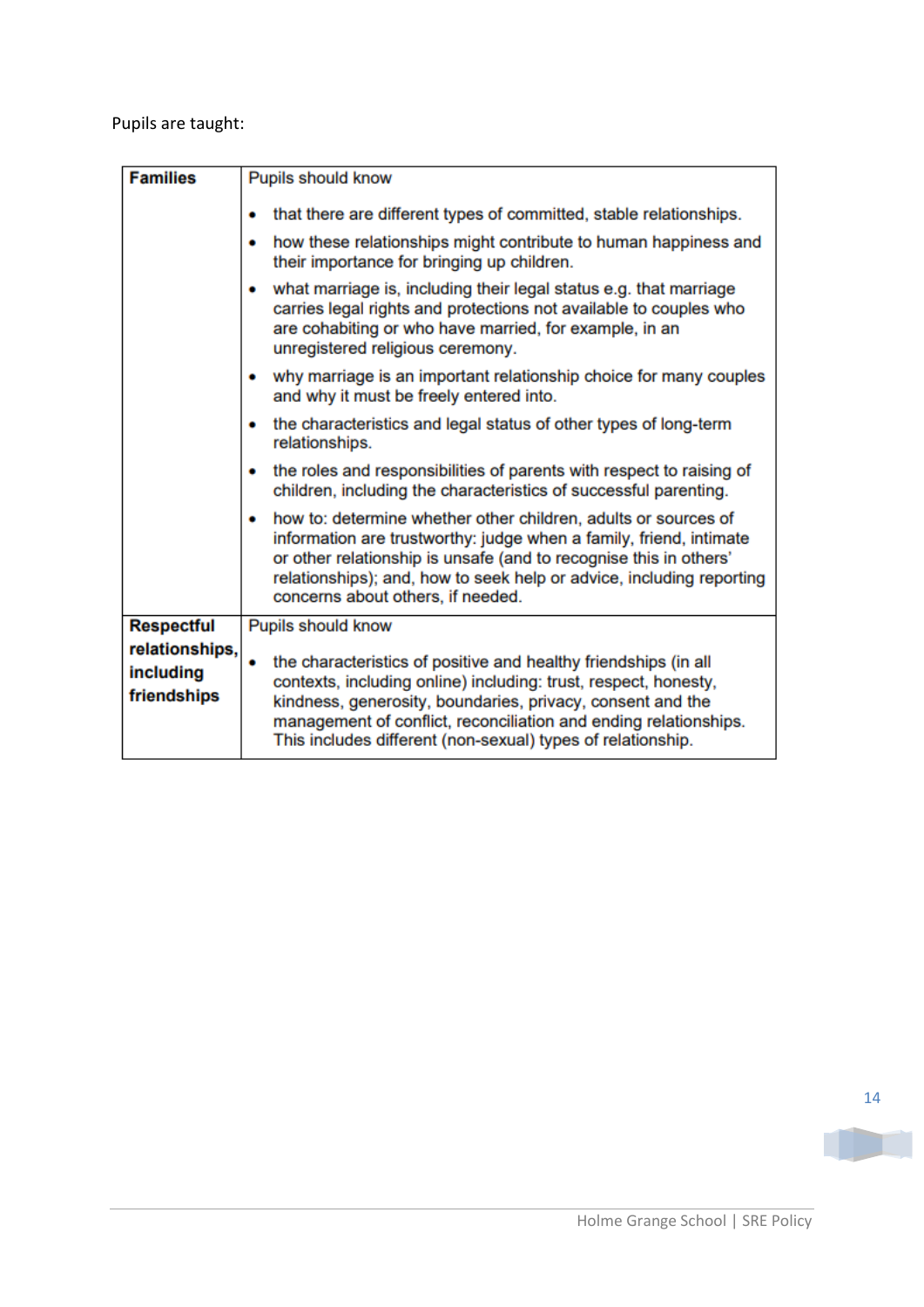|                   | practical steps they can take in a range of different contexts to<br>improve or support respectful relationships.                                                                                                                                                                                                                                                                                                                                                                    |  |  |
|-------------------|--------------------------------------------------------------------------------------------------------------------------------------------------------------------------------------------------------------------------------------------------------------------------------------------------------------------------------------------------------------------------------------------------------------------------------------------------------------------------------------|--|--|
|                   | how stereotypes, in particular stereotypes based on sex, gender,<br>race, religion, sexual orientation or disability, can cause damage<br>(e.g. how they might normalise non-consensual behaviour or<br>encourage prejudice).<br>that in school and in wider society they can expect to be treated<br>with respect by others, and that in turn they should show due<br>respect to others, including people in positions of authority and<br>due tolerance of other people's beliefs. |  |  |
|                   |                                                                                                                                                                                                                                                                                                                                                                                                                                                                                      |  |  |
|                   | about different types of bullying (including cyberbullying), the<br>impact of bullying, responsibilities of bystanders to report bullying<br>and how and where to get help.                                                                                                                                                                                                                                                                                                          |  |  |
|                   | • that some types of behaviour within relationships are criminal,<br>including violent behaviour and coercive control.                                                                                                                                                                                                                                                                                                                                                               |  |  |
|                   | what constitutes sexual harassment and sexual violence and why<br>these are always unacceptable.                                                                                                                                                                                                                                                                                                                                                                                     |  |  |
|                   | the legal rights and responsibilities regarding equality (particularly<br>with reference to the protected characteristics as defined in the<br>Equality Act 2010) and that everyone is unique and equal.                                                                                                                                                                                                                                                                             |  |  |
| <b>Online and</b> | Pupils should know                                                                                                                                                                                                                                                                                                                                                                                                                                                                   |  |  |
| media             | their rights, responsibilities and opportunities online, including that<br>the same expectations of behaviour apply in all contexts, including<br>online.                                                                                                                                                                                                                                                                                                                            |  |  |
|                   | about online risks, including that any material someone provides<br>to another has the potential to be shared online and the difficulty<br>of removing potentially compromising material placed online.                                                                                                                                                                                                                                                                              |  |  |
|                   | not to provide material to others that they would not want shared<br>$\bullet$<br>further and not to share personal material which is sent to them.                                                                                                                                                                                                                                                                                                                                  |  |  |
|                   | what to do and where to get support to report material or manage<br>issues online.                                                                                                                                                                                                                                                                                                                                                                                                   |  |  |
|                   | the impact of viewing harmful content.                                                                                                                                                                                                                                                                                                                                                                                                                                               |  |  |
|                   | that specifically sexually explicit material e.g. pornography<br>presents a distorted picture of sexual behaviours, can damage the<br>way people see themselves in relation to others and negatively<br>affect how they behave towards sexual partners.                                                                                                                                                                                                                              |  |  |
|                   | that sharing and viewing indecent images of children (including<br>those created by children) is a criminal offence which carries<br>severe penalties including jail.                                                                                                                                                                                                                                                                                                                |  |  |
|                   | how information and data is generated, collected, shared and<br>used online.                                                                                                                                                                                                                                                                                                                                                                                                         |  |  |
| <b>Being safe</b> | Pupils should know                                                                                                                                                                                                                                                                                                                                                                                                                                                                   |  |  |

15

**The Second Second**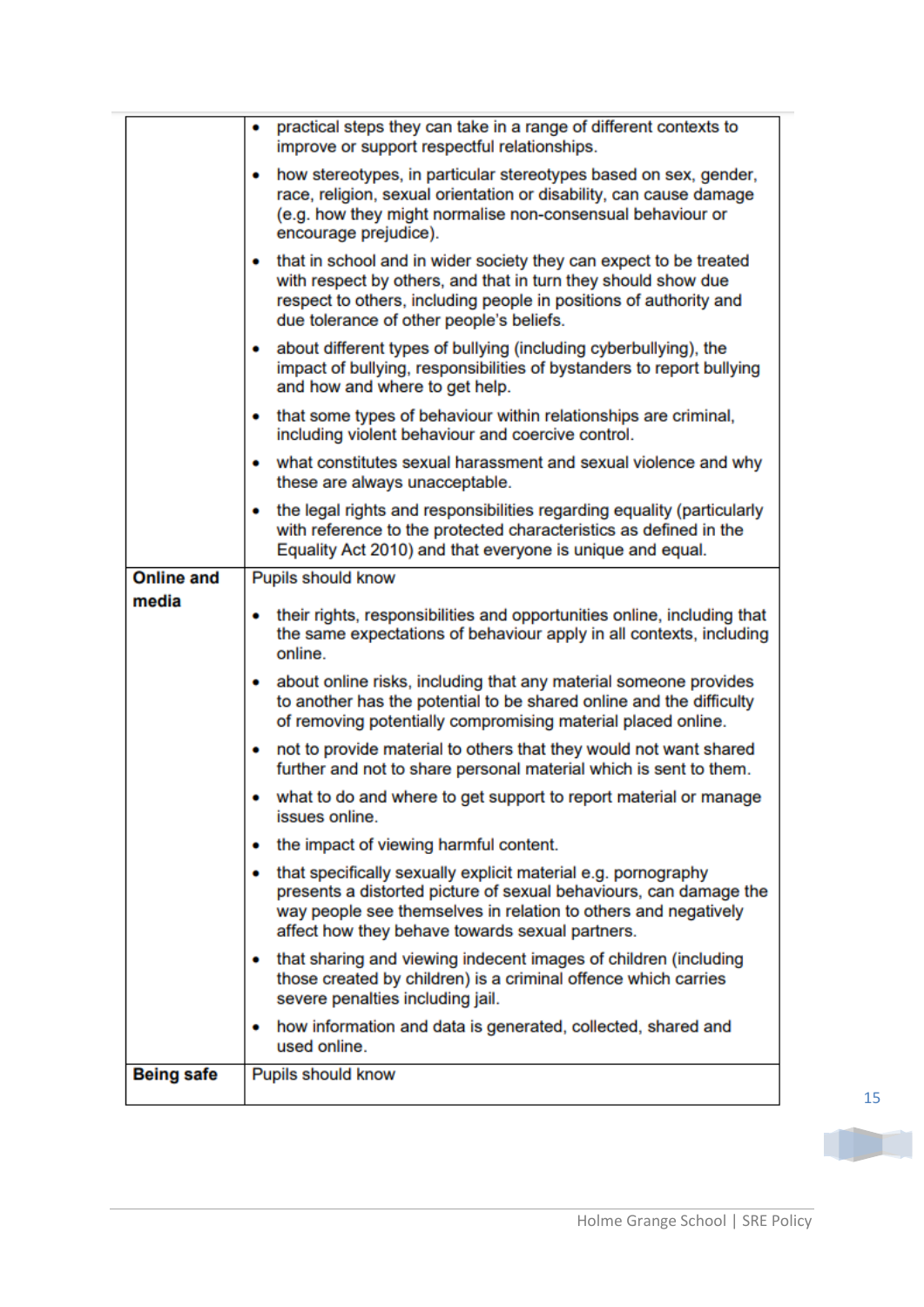|                                                        | the concepts of, and laws relating to, sexual consent, sexual<br>exploitation, abuse, grooming, coercion, harassment, rape,<br>domestic abuse, forced marriage, honour-based violence and<br>FGM, and how these can affect current and future relationships.<br>how people can actively communicate and recognise consent from<br>others, including sexual consent, and how and when consent can |  |
|--------------------------------------------------------|--------------------------------------------------------------------------------------------------------------------------------------------------------------------------------------------------------------------------------------------------------------------------------------------------------------------------------------------------------------------------------------------------|--|
|                                                        | be withdrawn (in all contexts, including online).                                                                                                                                                                                                                                                                                                                                                |  |
| <b>Intimate and</b>                                    | Pupils should know                                                                                                                                                                                                                                                                                                                                                                               |  |
| sexual<br>relationships,<br>including<br>sexual health | how to recognise the characteristics and positive aspects of<br>healthy one-to-one intimate relationships, which include mutual<br>respect, consent, loyalty, trust, shared interests and outlook, sex<br>and friendship.                                                                                                                                                                        |  |
|                                                        | that all aspects of health can be affected by choices they make in<br>sex and relationships, positively or negatively, e.g. physical,<br>emotional, mental, sexual and reproductive health and wellbeing.                                                                                                                                                                                        |  |
|                                                        | the facts about reproductive health, including fertility, and the<br>potential impact of lifestyle on fertility for men and women and<br>menopause.                                                                                                                                                                                                                                              |  |
|                                                        | that there are a range of strategies for identifying and managing<br>sexual pressure, including understanding peer pressure, resisting<br>pressure and not pressurising others.                                                                                                                                                                                                                  |  |
|                                                        | that they have a choice to delay sex or to enjoy intimacy without<br>sex.                                                                                                                                                                                                                                                                                                                        |  |
|                                                        | • the facts about the full range of contraceptive choices, efficacy<br>and options available.                                                                                                                                                                                                                                                                                                    |  |
|                                                        | the facts around pregnancy including miscarriage.                                                                                                                                                                                                                                                                                                                                                |  |
|                                                        | that there are choices in relation to pregnancy (with medically and<br>legally accurate, impartial information on all options, including<br>keeping the baby, adoption, abortion and where to get further<br>help).                                                                                                                                                                              |  |
|                                                        | how the different sexually transmitted infections (STIs), including<br>HIV/AIDs, are transmitted, how risk can be reduced through safer<br>sex (including through condom use) and the importance of and<br>facts about testing.                                                                                                                                                                  |  |
|                                                        | about the prevalence of some STIs, the impact they can have on<br>those who contract them and key facts about treatment.                                                                                                                                                                                                                                                                         |  |
|                                                        | how the use of alcohol and drugs can lead to risky sexual<br>behaviour.                                                                                                                                                                                                                                                                                                                          |  |
|                                                        | how to get further advice, including how and where to access<br>confidential sexual and reproductive health advice and treatment.                                                                                                                                                                                                                                                                |  |



**The Second Second**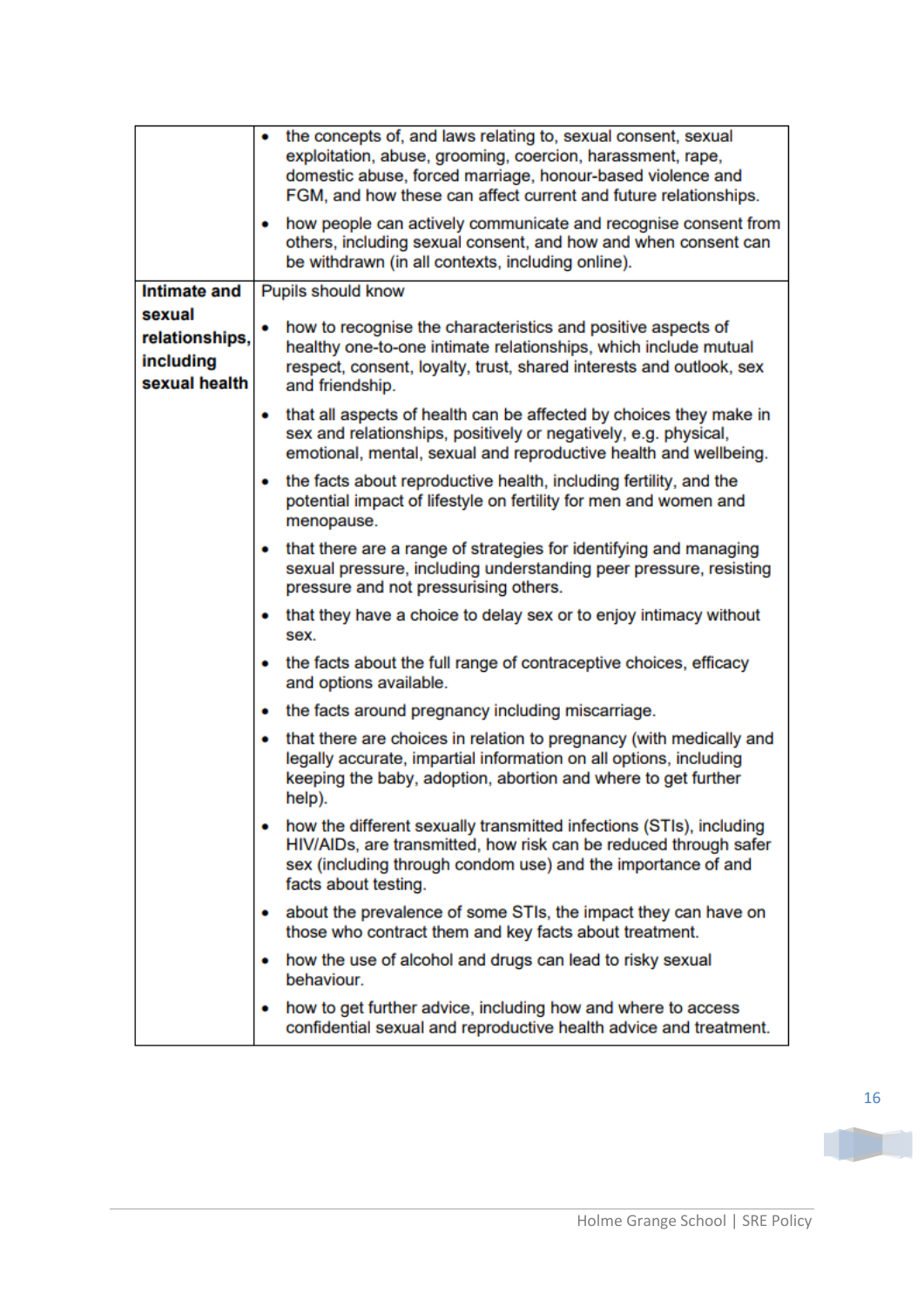## **The Law**

The law - The Relationships Education, Relationships and Sex Education (RSHE) and Health Education guidance states that it is important by the time the pupils are 16 that they know what the law says about sex, relationships and young people, as well as broader safeguarding issues. This includes a range of important facts and the rules regarding sharing personal information, pictures, videos and other material using technology. This will help young people to know what is right and wrong in law, but it can also provide a good foundation of knowledge for deeper discussion about all types of relationships. There are also many different legal provisions whose purpose is to protect young people and which ensure young people take responsibility for their actions.

Pupils should be made aware of the relevant legal provisions when relevant topics are being taught, including for example:

- marriage
- consent, including the age of consent
- violence against women and girls
- online behaviours including image and information sharing (including 'sexting', youth-produced sexual imagery, nudes, etc.)
- pornography
- abortion
- sexuality
- gender identity
- substance misuse
- violence and exploitation by gangs
- extremism/radicalisation
- criminal exploitation (for example, through gang involvement or 'county lines' drugs operations)
- hate crime
- female genital mutilation (FGM)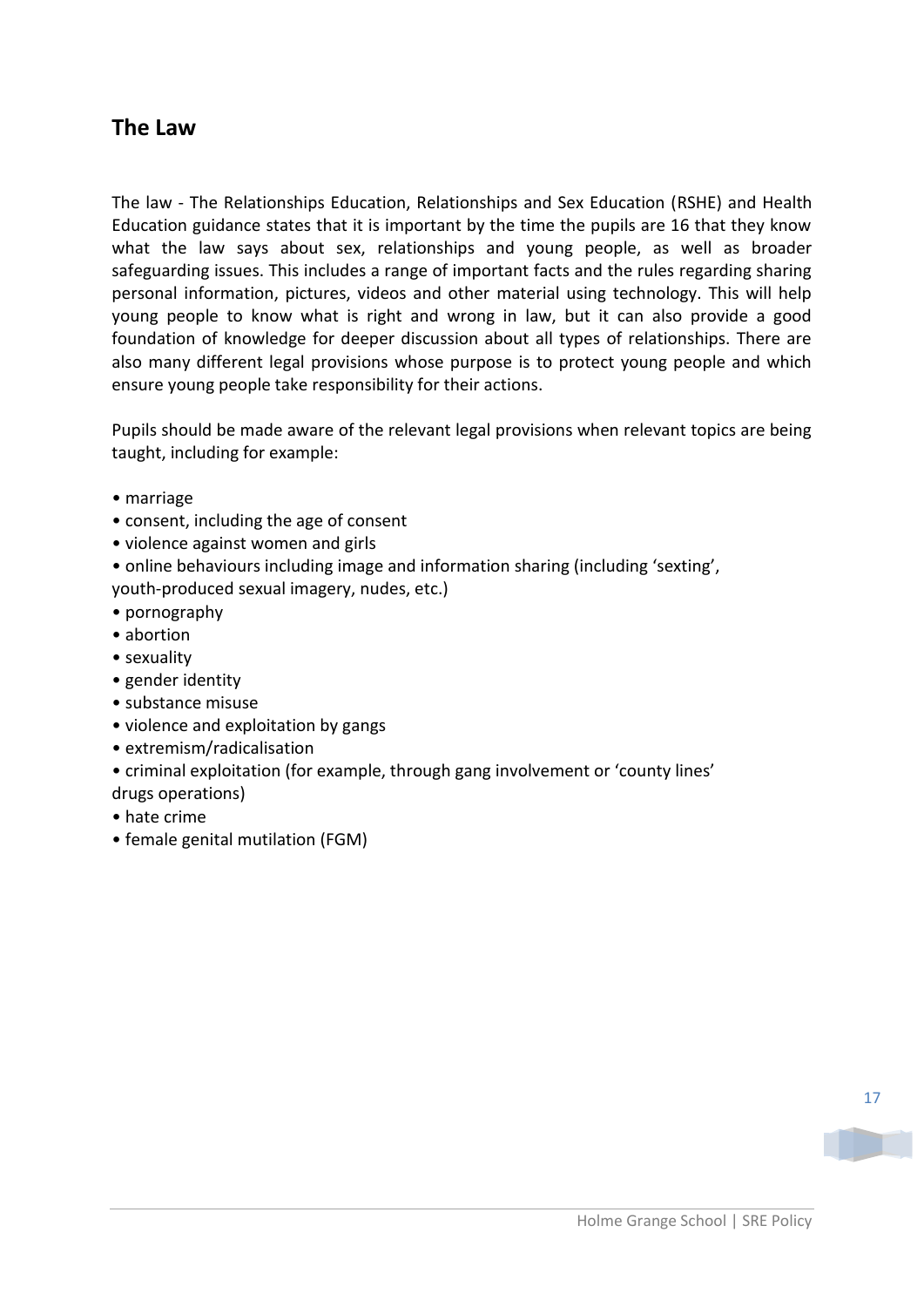# **National Curriculum Science.**

Key stage 1

- Animals, including humans, move, feed, grow, use their senses and reproduce.
- Children should recognise and name the external parts of the human body.
- Children should know that humans can produce offspring and these grow into adults.
- Children should recognise the similarities and differences between themselves and others and treat others with sensitivity.

Key stage 2

- Life processes common to humans including nutrition, growth and reproduction.
- The main stages of the human life cycle.
- Fertilisation in humans is the fusion of a male and female cell
- Students should know the physical and emotional changes that take place during puberty.

Key Stage 3

- Fertilisation in humans is the fusion of a male and female cell
- Students should know the physical and emotional changes that take place during adolescence.
- The human reproductive cycle, including the menstrual cycle and fertilisation.

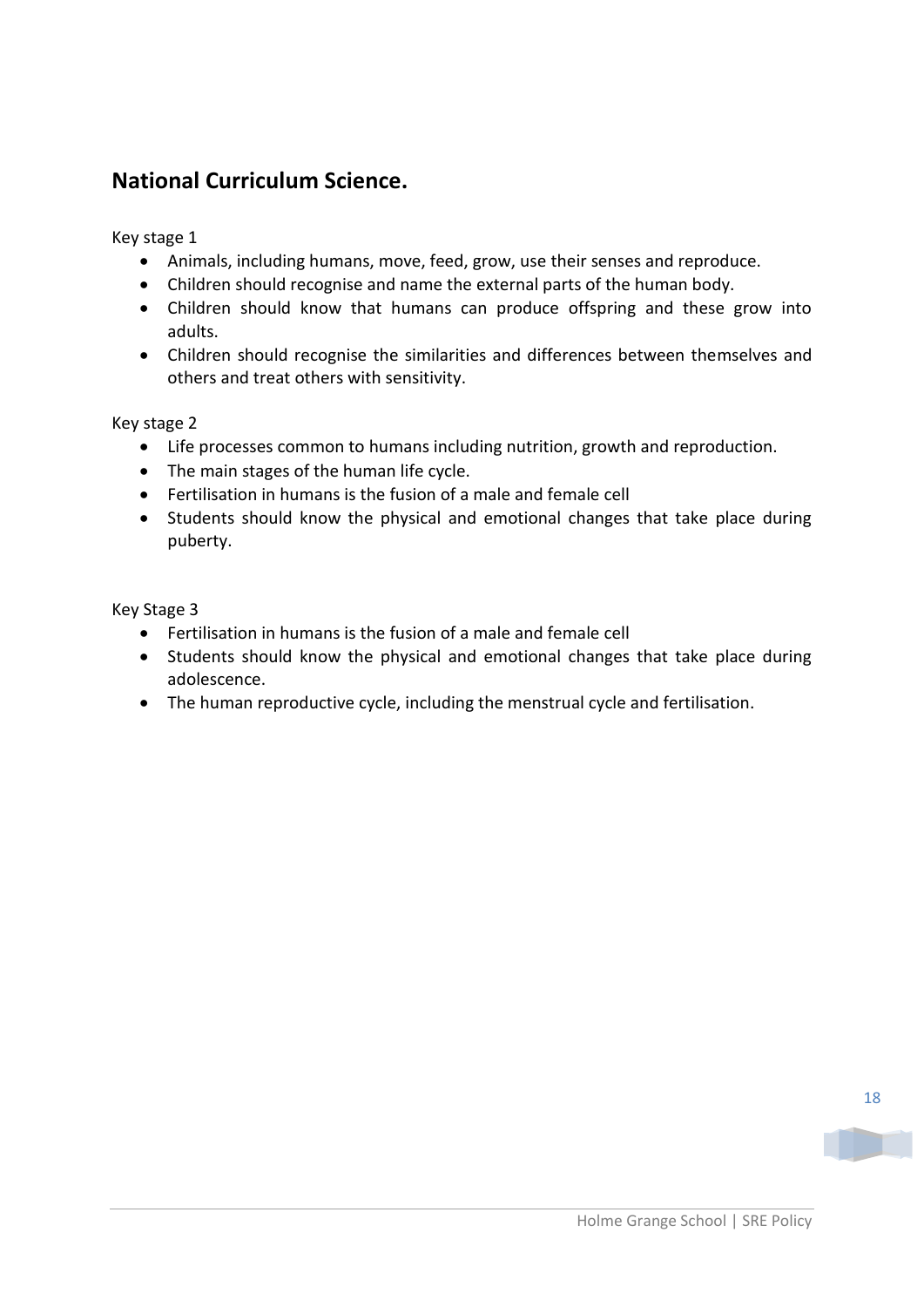## **RSHE within the Science programme of study**

### **Little Grange.**

Features of living things. New life display Observation of frogspawn Folder facts – animal babies The needs of animals and birds in winter Different clothes for different weather conditions Observation of hatching of ladybird eggs / butterflies Minibeasts, wormery. Role play.

#### **Reception.**

Naming all external body parts Keeping healthy Basic hygiene How we have changed – timeline Growing seeds / signs of spring / germination Life cycle of butterfly / frog / bird

### **Year 1**

Common features of humans and other animals Animals on the farm The differences between humans and other animals How humans are alike Animals and their young Looking after pets

### **Year 2**

Life processes of plants – seed production Anatomy of a flower How plants change as they grow. What animals need to survive. Stages of growth of a baby (after birth) into an adult.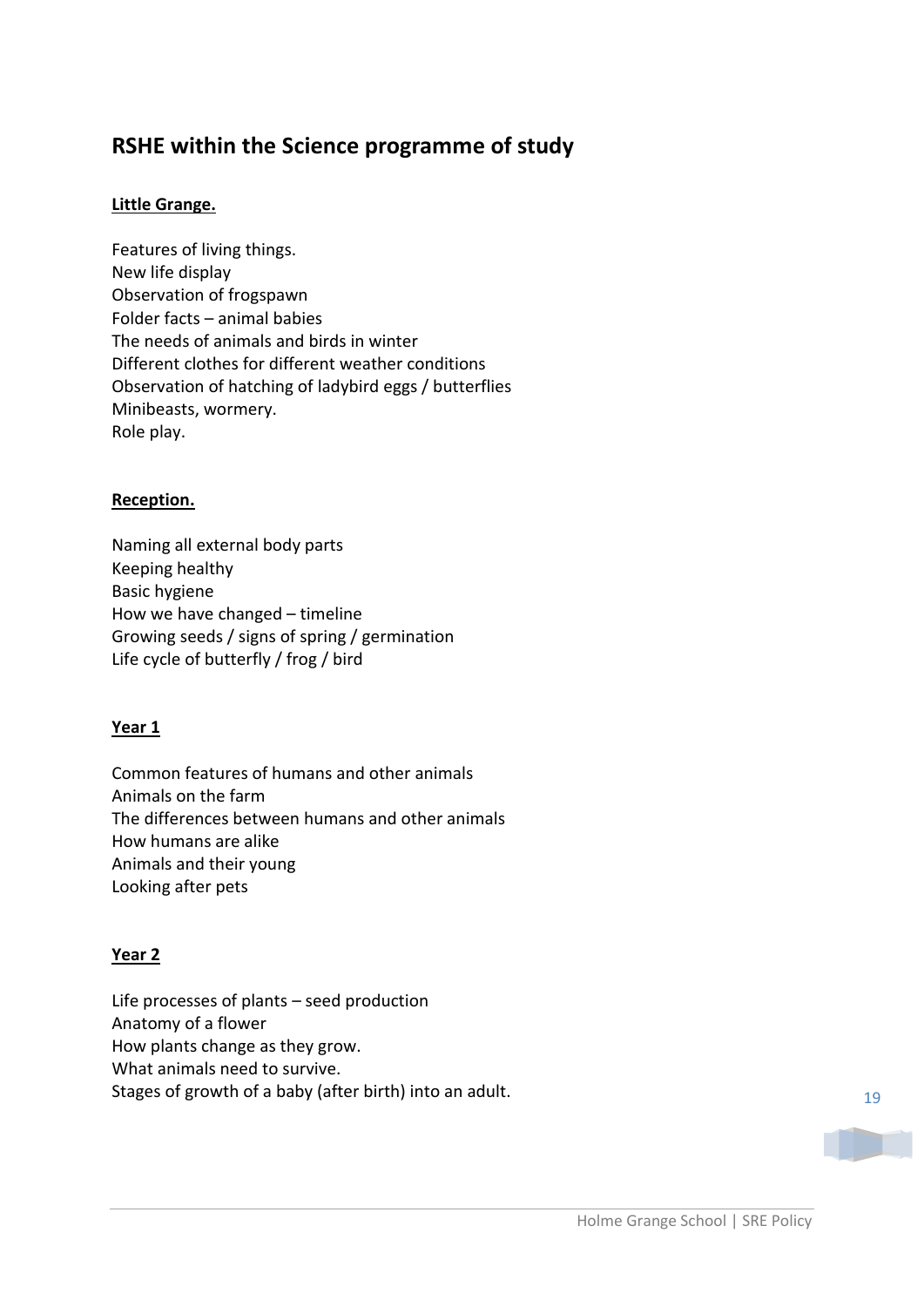### **Year 3**

Balanced diet – growth Germination of seeds – life cycle of a plant.

#### **Year 4**

Healthy living (nutrition)

Growth and development (Summer Term) That life processes occur in familiar animals and plants and how these are determined by the habitats in which they are found.

The difference between male and female, feelings and life cycles.

Aims:

- to introduce children to life cycles
- to explore differences between male and female
- to enable children to reflect on differences between male and female other than physical differences.

**How did I Get Here?** – looking at growth and change from the point of view of the child, considering themselves as babies and thinking about their future as adults also covers the growth of the foetus during pregnancy. (Video contains animation of sexual organs.)

Aims:

- to explain that a baby develops inside its mother's womb and that both male and female sex parts are needed to make a baby.
- To enable children to reflect on their development from babies.
- To inform children about conception and the growth of a baby in the womb.

2. Classification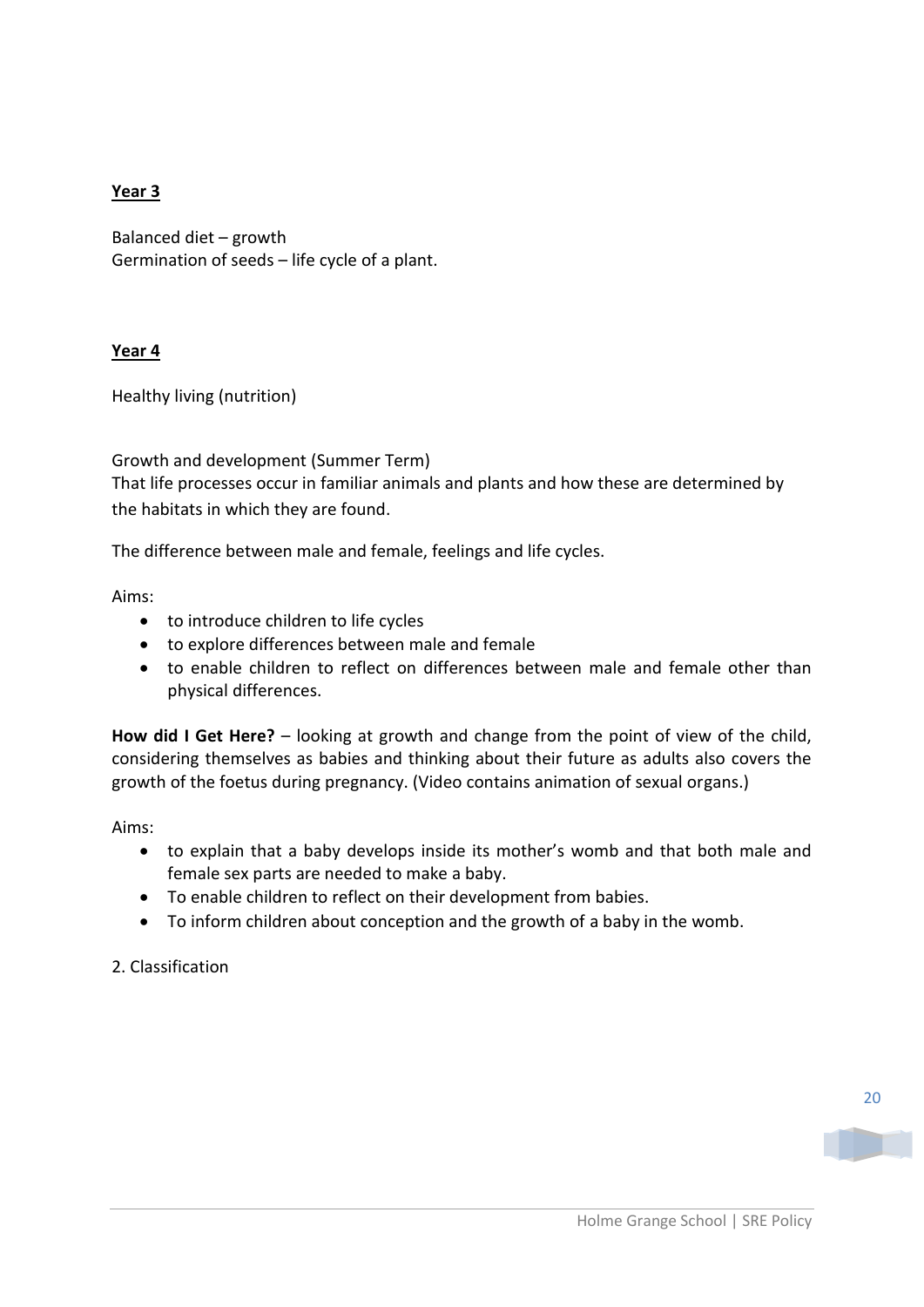## **Year 5.**

Life cycles (Summer Term)

- plants asexual and sexual reproduction
- invertebrates
- mammals
- human life cycle growing up , growth, change and relationships. Puberty changes

**From the Living and Growing series**: (Videos contain animation of sexual organs.)

**Growing Up**: growth, change and relationships

Aims:

- To show that we grow and change as do all living things.
- To show that some changes are social, that we become more independent and able to think about others as well as ouRSHElves.
- To look at identity and self-esteem and reinforce that we are all special.

**Changes**: explores the physical and emotional changes that take place at the onset of puberty. It reaffirms that puberty is a normal and natural process.

Aims:

- To introduce children to the physical and emotional changes that occur during puberty.
- To consider some of the changes that are outside of our control and others over which we have increasing control as we grow up.

**How Babies are made**- the whole process of life cycles and reproduction, rites of passage, friendships and feelings. It emphasises the importance of loving, caring relationships between couples and the value of the family and relationships within it. (Contains animation of sexual intercouRSHE.)

Aims:

- To explain how babies are made
- To explore the idea of relationships, including friendships, parent-child and family relationships and adult sexual relationships.

**How babies are born** – reviews relationships and feelings and investigates roles and responsibilities. It focuses on the development of the baby in the womb, the needs of the baby and the mother before birth, and the inheritance of physical characteristics. (Contains footage of a live birth.)

21

Aims: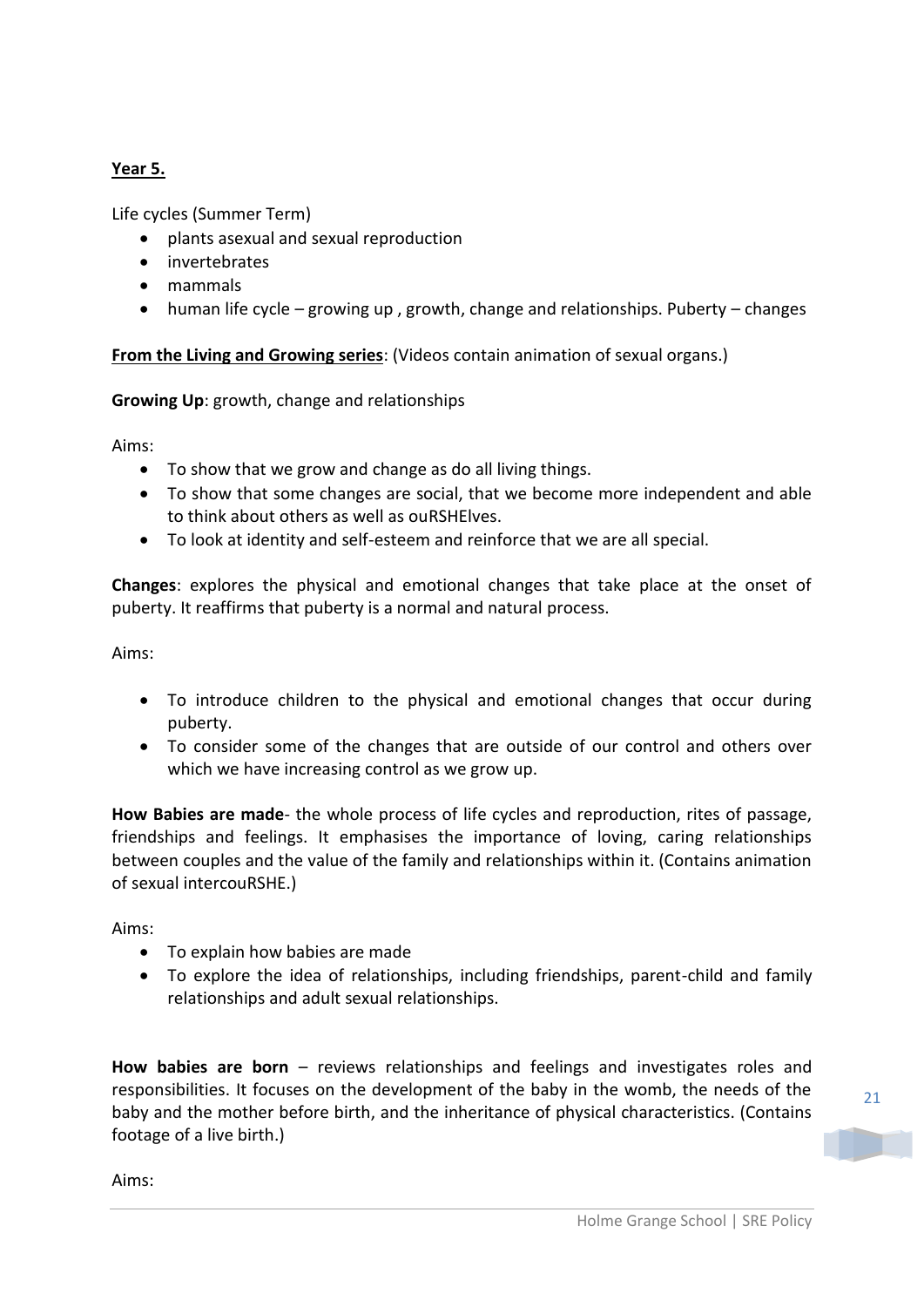- To explain how a baby develops in the womb during pregnancy and how babies are born.
- To consider the needs of babies before and after birth.
- To enable children to reflect on roles and relationships in the family.

**Girl Talk** – reviews the physical and emotional changes that take place for girls at the onset of puberty. Menstruation is discussed and common problems faced by girls are given consideration.

Aims:

- To consider the physical and emotional changes that take place as girls go through puberty.
- To address the concerns and worries of young women.
- To make boys more aware of the changes that occur as girls become young women.

Girls in Year 5 will watch this video first to allow them the opportunity to ask sensitive questions.

Girls watch DVD : Periods and Puberty – Lil-lets Educational resources (becomingaTeen.co.uk) and are given a sample pack of sanitary items.

**Boy Talk –** reviews the physical and emotional changes that take place for boys at the onset of puberty. Problems commonly faced by boys are given consideration.

Aim:

- To consider the physical and emotional changes that take place as boys go through puberty.
- To address the concerns and worries of young men.
- To make girls more aware of the changes that occur as boys become young men.

Boys in Year 6 will watch this video first to allow them the opportunity to ask sensitive questions.

**Let's talk about sex -** examines the development of relationships, the images of sex created by the media and popular culture, and marriage.

Aims:

- To consider how sex is presented in the media.
- To consider sexual stereotyping.
- To reassure pupils that their changing emotions are a normal aspect of puberty.

Cells – sperm and egg cells are specially adapted for their functions. Male and female nuclei contain the characteristics of male and female parents respectively. How new cells are made – early stages of a human embryo. (Autumn Term)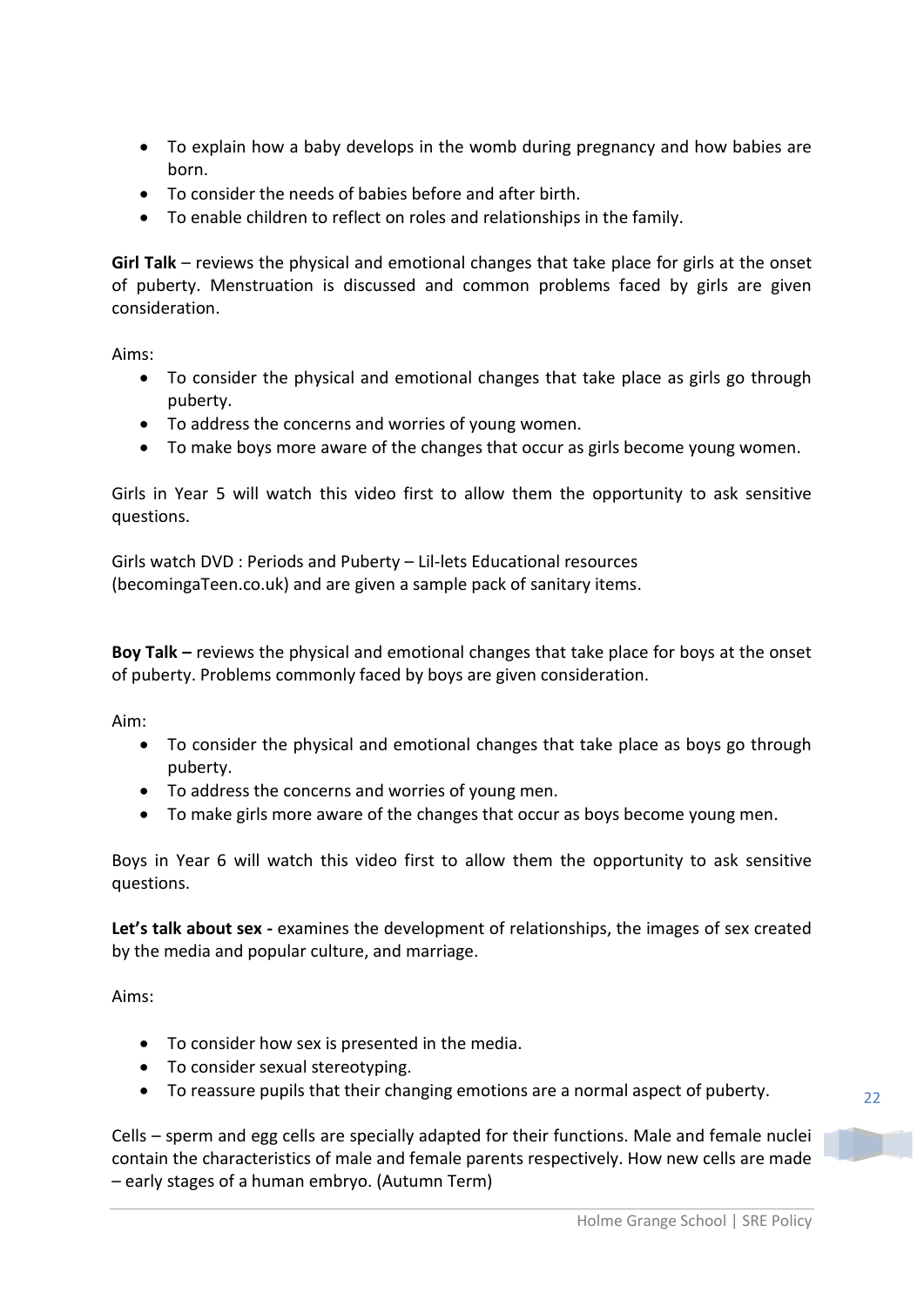Reproduction – structure and function of male and female reproductive organs. Fertilisation involves the fusion of nuclei of sperm and egg. The fertilised egg divides into 2, 4, 8 etc. cells as it passes down the oviduct. Menstruation. How the human foetus is supported as it develops. What newborn babies need. How humans change as they grow, including puberty.

### **Year 8**

- Male and female reproductive systems.
- Fertilisation.
- Pregnancy.

### **Year 9 -11**

- The female menstrual cycle, hormones and controlling fertility.
- Inheritance sexual and asexual reproduction.

## **RSHE within the PHSCE programme of study**

Parents will not be able to withdraw their children from any aspect of Relationships Education or Health Education (which includes learning about the changing adolescent body and puberty). (PSHE Association 2019) However parents continue to have the right to withdraw their child from sex education. Parents who are concerned about their child attending the sex education lessons will be invited to discuss their concerns with the Head of PSHE. If the parent still wishes to withdraw their child then the school will respect the parents' decision.

The Jigsaw PSHE relationship and sex education units of work aim to give children their entitlement to information about relationships, puberty and human reproduction, appropriate to their ages and stages of development. This work is treated in a matter-of-fact and sensitive manner to allay embarrassment and fear and helps children to cope with change, including puberty and to learn about families, friendships and healthy relationships. Jigsaw aims to build the positive.

#### **Some of the key aspects covered in the course of Key Stages 1 and 2 are:**

#### •Life cycles

- •How babies are made
- •My changing body
- •Puberty
- •Growing from young to old
- •Becoming a teenager
- •Assertiveness and self-respect
- •Friendship and family life
- •Safeguarding
- •Family stereotypes
- •Self and body image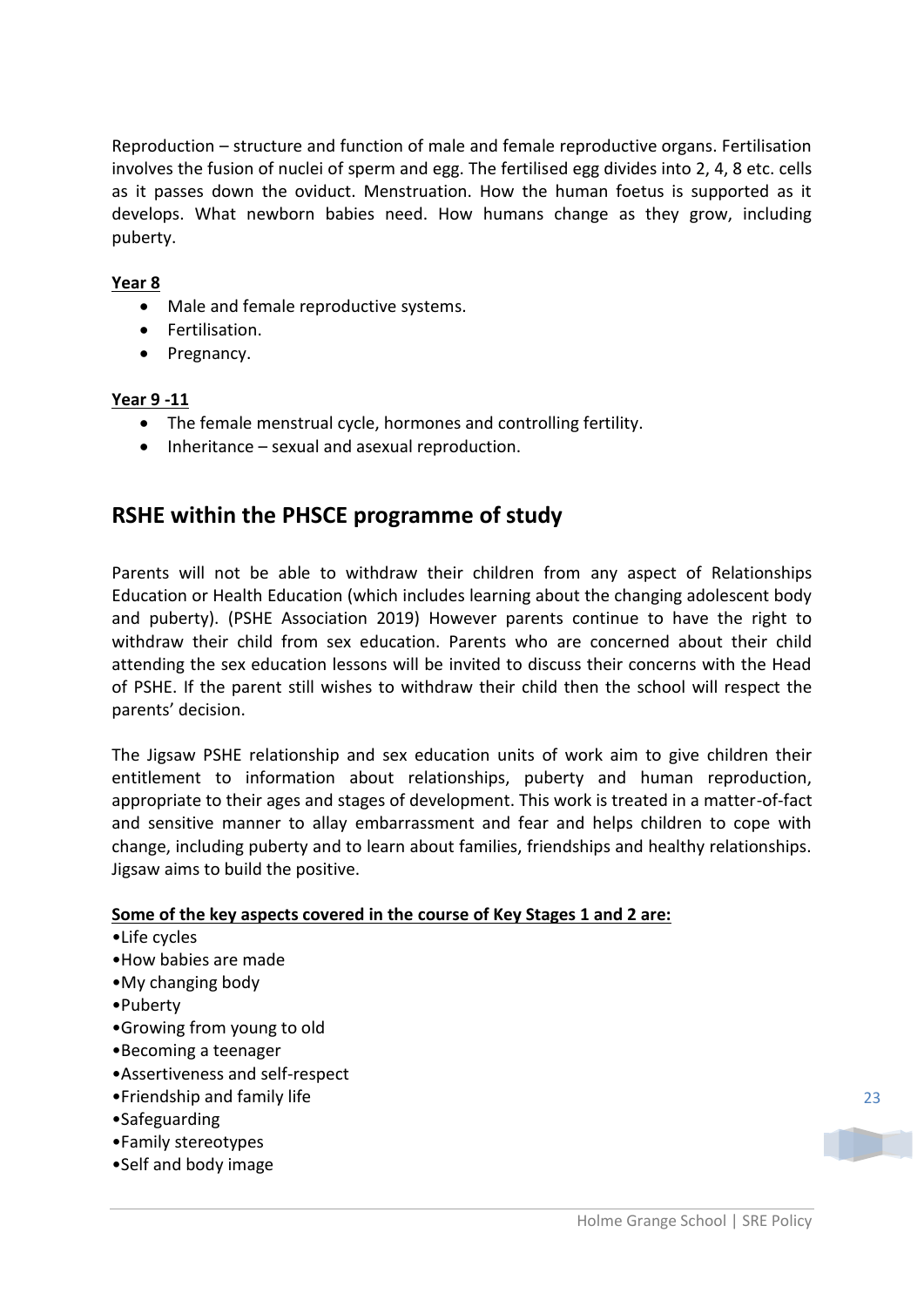•Attraction

- •Relationship skills e.g. conflict resolution
- •Accepting change
- •Looking ahead
- •Moving/transition to secondary school

The 'Changing Me' unit is taught in the second half of the summer term. Each year group will be taught appropriate to their age and developmental stage. Please note: at no point will a child be taught something that is inappropriate; and if a question from a child arises and the teacher feels it would be inappropriate to answer, (for example, because of its mature or explicit nature), the child will be encouraged to ask his/her parents or carers at home, and the question will not be answered to the child or class if it is outside the remit of that year group's programme.

**Foundation** - Growing up: how we have changed since we were babies

**Year 1**- Boys' and girls' bodies; naming body parts

**Year 2** -Boys' and girls' bodies; body parts and respecting privacy (which parts of the body are private and why this is)

**Year 3** -How babies grow and how boys' and girls' bodies change as they grow older

**Year 4** -Internal and external reproductive body parts, body changes in girls and menstruation

**Year 5** - Puberty for boys and girls, and conception

**Year 6** - Puberty for boys and girls and understanding conception to birth of a baby

The biological aspects are covered within the science curriculum see above.

All lessons are taught using simple, child-friendly language and pictures, which help children understand changes more effectively.

The key concepts that children learn in Jigsaw are inner strength, self-esteem and resilience. These are really important as they help keep children safe and it helps them make healthy decisions later in life.

Accurate information is important but only part of the picture: help them now by building their inner resilience, so they become mindful children, mindful teenagers, and mindful adults.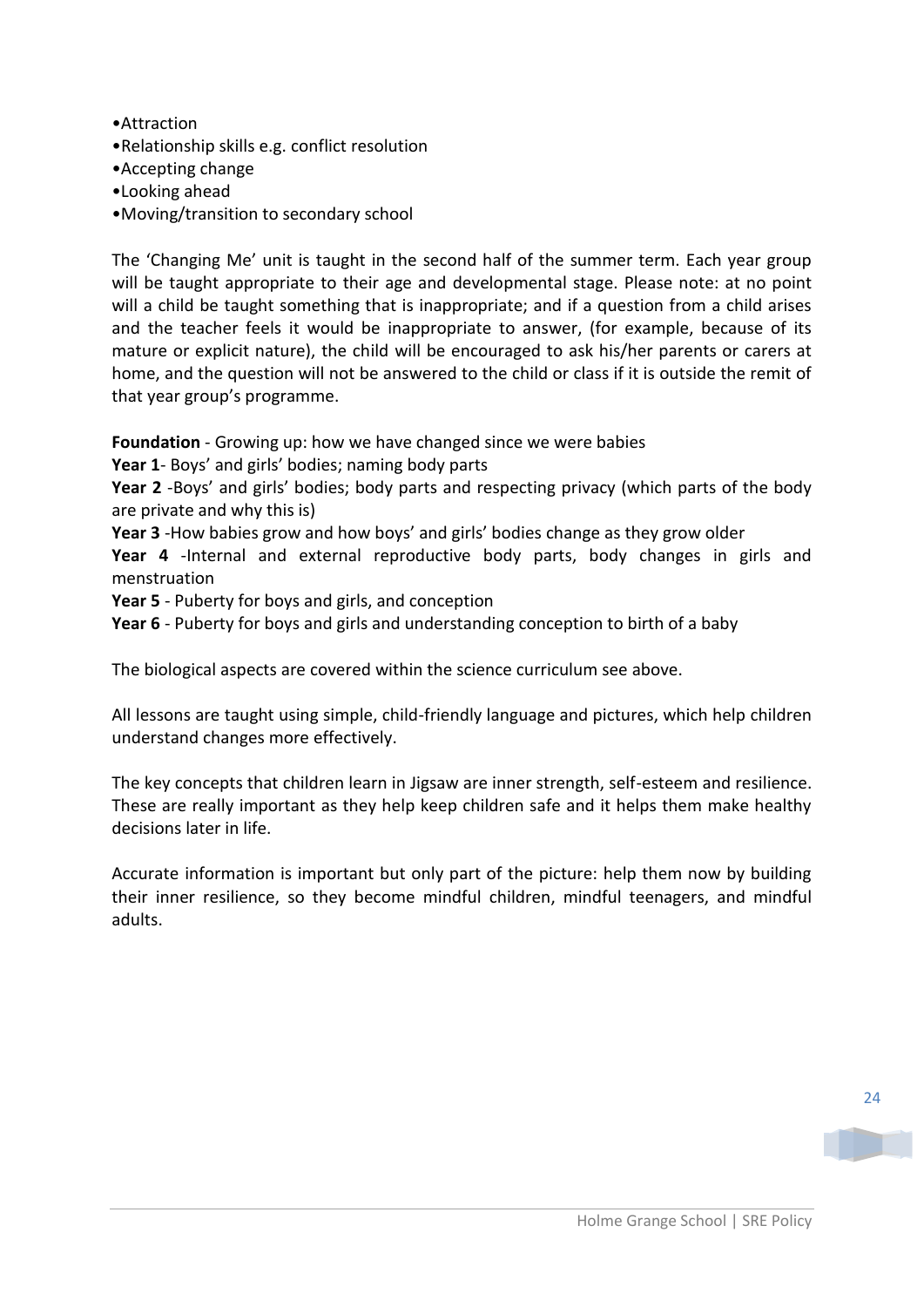#### **The following Puzzle Maps reference the statutory RSHE outcomes**

| Big Question: To what extent does the world I live in affect my identity? |                                                                |                                                                                                                                                                                  |                                                                                                   |
|---------------------------------------------------------------------------|----------------------------------------------------------------|----------------------------------------------------------------------------------------------------------------------------------------------------------------------------------|---------------------------------------------------------------------------------------------------|
| <b>Piece (lesson)</b>                                                     | <b>RSHE quidance reference</b>                                 | <b>PSHE Learning Intentions</b>                                                                                                                                                  | Social and Emotional Skills Learning<br><b>Intentions</b>                                         |
| 1. Expectations and<br>perceptions of<br>relationships                    | FAMg, RRa, RRb, RRd, RRf, BSa, ISRa                            | I understand that different people<br>have different expectations of intimate<br>relationships and know how to access<br>support if worried about a relationship<br><b>ISSUO</b> | I have an understanding of my own<br>expectations of intimate relationships                       |
| 2. Peer Approval                                                          | RRe, RRf, BSa                                                  | I can explain peer approval and how it can<br>cause problems<br>I can describe what grooming is and give<br>examples                                                             | I have strategies to help me manage my<br>peer group relationships                                |
| 3. 'Family Factors'                                                       | OMa, OMb, ISRd, ISRk, ISRI, MWa, ISa,<br>ISb, DATa, DATb, DATc | I can suggest links between risky<br>behaviour choices and the influence of<br>social groups<br>I know that I can accept or reject influences                                    | I know where to access help and advice if<br>I am concerned about a risky situation in<br>my life |

#### Being Me In My World Puzzle Map - Ages 13-14

#### Being Me In My World Puzzle Map - Ages 13-14

| Big udestion: To what extent does the world I live in affect my identity? |                                                                |                                                                                                                                                                         |                                                                                                   |
|---------------------------------------------------------------------------|----------------------------------------------------------------|-------------------------------------------------------------------------------------------------------------------------------------------------------------------------|---------------------------------------------------------------------------------------------------|
| Piece (lesson)                                                            | <b>RSHE quidance reference</b>                                 | <b>PSHE Learning Intentions</b>                                                                                                                                         | Social and Emotional Skills Learning<br><b>Intentions</b>                                         |
| 1. Expectations and<br>perceptions of<br>relationships                    | FAMg, RRa, RRb, RRd, RRf, BSa, ISRa                            | understand that different people<br>have different expectations of intimate<br>relationships and know how to access<br>support if worried about a relationship<br>166UQ | I have an understanding of my own<br>expectations of intimate relationships                       |
| 2. Peer Approval                                                          | RRe, RRF, BSa                                                  | I can explain peer approval and how it can<br>cause problems<br>can describe what grooming is and give<br>examples                                                      | I have strategies to help me manage my<br>peer group relationships                                |
| 3. 'Family Factors'                                                       | OMa, OMb, ISRd, ISRk, ISRI, MWa, ISa,<br>ISb, DATo, DATb, DATc | can suggest links between risky<br>behaviour choices and the influence of<br>social groups<br>I know that I can accept or reject influences                             | I know where to access help and advice if<br>I am concerned about a risky situation in<br>my life |

Holme Grange School | SRE Policy

25

m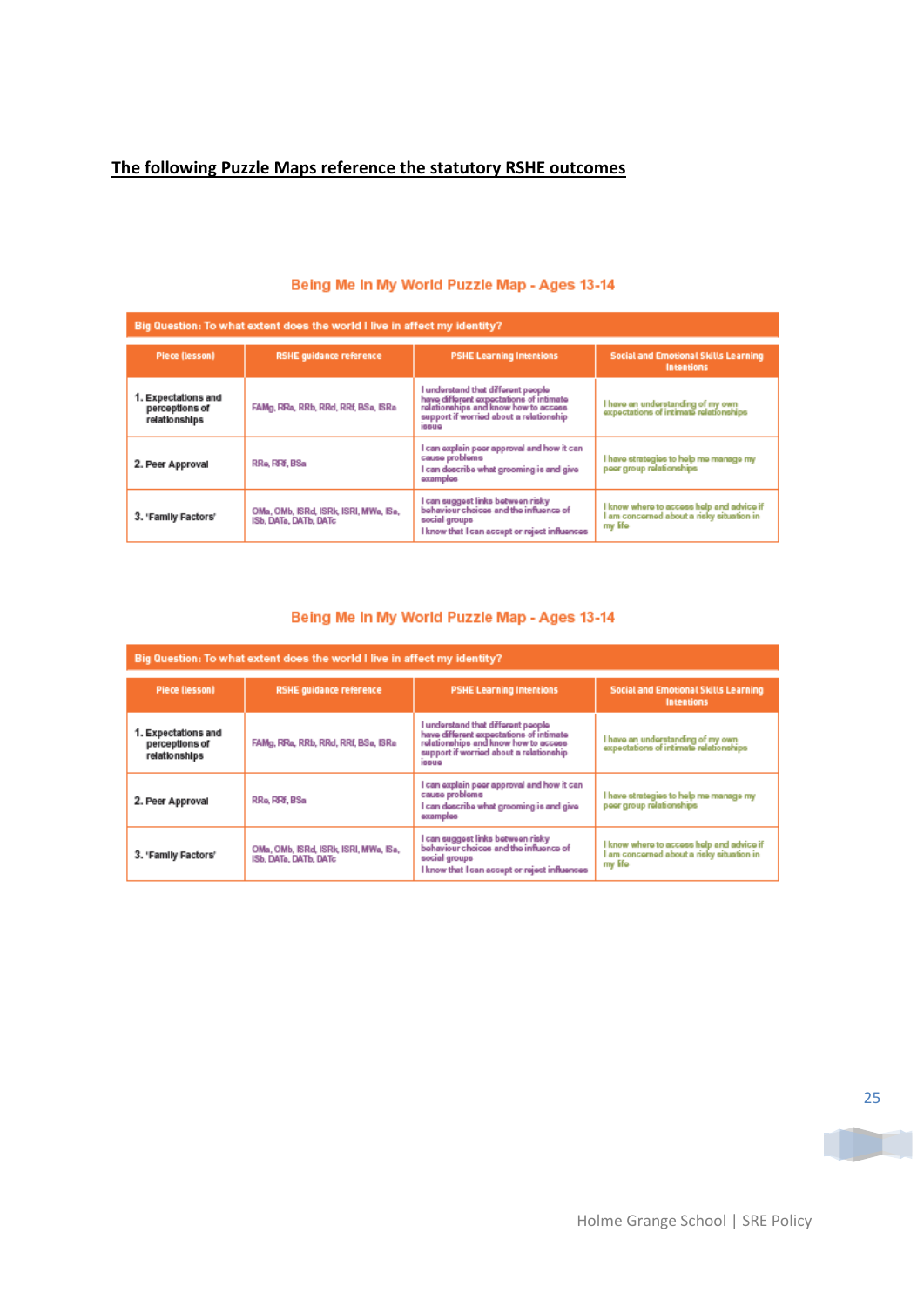#### Being Me In My World Puzzle Map - Ages 14-15

| Big Question: Is managing my online and offline world within my control? |                                                  |                                                                                                                                                                                                                                                                                                                                                               |                                                                                                                                                                                                                                                                         |
|--------------------------------------------------------------------------|--------------------------------------------------|---------------------------------------------------------------------------------------------------------------------------------------------------------------------------------------------------------------------------------------------------------------------------------------------------------------------------------------------------------------|-------------------------------------------------------------------------------------------------------------------------------------------------------------------------------------------------------------------------------------------------------------------------|
| <b>Piece (lesson)</b>                                                    | <b>RSHE quidance reference</b>                   | <b>PSHE Learning Intentions</b>                                                                                                                                                                                                                                                                                                                               | Social and Emotional Skills Learning<br><b>Intentions</b>                                                                                                                                                                                                               |
| 1. Liberty and safety<br>In my world                                     | RRd                                              | I can list the freedoms I enjoy in society<br>I can describe what personal freedom<br>means to me<br>I can describe my understanding of safety<br>I can identify potential risks to my safety                                                                                                                                                                 | Lunderstand that this can differ in other<br>parts of the world<br>I can compare my freedom and safety to<br>that of teenagers in different parts of the<br>world                                                                                                       |
| 2. How I feel when<br>things end                                         | RRa, MWa, MWd                                    | I can describe the stages of grief<br>I know where to appropriately get help and<br>support with loss and beneavement issues<br>I can discom which online sources or<br>support in regards to loss/ grief are helpful<br>or not                                                                                                                               | I understand the range of emotions<br>associated with relationships ending<br>I understand the behaviours that some<br>people experience as a result of grief, this<br>can be on or offine<br>I can identify some of the ways some<br>individuals manage grief and loss |
| 3. How social media<br>affects me, my<br><b>Identity and culture</b>     | OMa, OMb, OMc, OMd, OMh, MWb, ISa,<br><b>ISb</b> | I recognise the positive and negative role<br>of social media e.g. challenge culture vs<br>environmental campaigns and awareness-<br>building<br>I understand the impact social media has<br>on culture and identity<br>I recognise how online data is used both<br>positively and negatively<br>can compare social media usage across<br>different societies | I can reflect on how social media can<br>impact on safety                                                                                                                                                                                                               |

#### Being Me In My World Puzzle Map - Ages 15-16

| Big Question: Are we in the adult world at 16? |                                 |                                                                                                                                                                                                                                                                                                                                                           |                                                                                                                                                                                                                         |
|------------------------------------------------|---------------------------------|-----------------------------------------------------------------------------------------------------------------------------------------------------------------------------------------------------------------------------------------------------------------------------------------------------------------------------------------------------------|-------------------------------------------------------------------------------------------------------------------------------------------------------------------------------------------------------------------------|
| <b>Piece (lesson)</b>                          | <b>RSHE quidance reference</b>  | <b>PSHE Learning Intentions</b>                                                                                                                                                                                                                                                                                                                           | <b>Social and Emotional Skills Learning</b><br><b>Intentions</b>                                                                                                                                                        |
| 1. Becoming an adult                           |                                 | I can state what 'being an adult' means to<br>ma<br>I can give some examples of legislation<br>that affects me at 16                                                                                                                                                                                                                                      | I can identify things I am looking forward to<br>in adulthood, and things that concern me<br>I know where to access help and<br>information if I am worried or concerned<br>about anything                              |
| 2. Relationships and<br>the law                | FAMa, Fb, FAMc, FAMd, FAMa, RRb | I can give examples of legislation that<br>relates to sex and relationships<br>I know about the legal status of different<br>relationships e.g marriage, civil<br>partnership, co-habitation<br>I can explain why coercive control, sexual<br>harassment and sexual violence in<br>relationships is unacceptable, illegal and<br>the consequences of this | I can suggest ways to keep myself and<br>others safe in regard to healthy and<br>positivo rolationships<br>I know how and where to access advice<br>and support if I am concerned about a sex<br>or relationship matter |
| 3. The law and you                             | RRf, RRh, BSb, DATa, DATb       | I can give examples of legislation around<br>the possession and supply of drugs,<br>tobacco and other substances.<br>I can explain the legal consequences of<br>breaching the Equality Act<br>I can assess the impact of substance<br>supply and misuse on the range of people<br>involved in a scenario including coercive<br>control                    | I can suggest ways to keep myself and<br>others safe in regard to alcohol and<br>substances<br>I know how and where to access advice<br>and support if I am concerned about the<br>misuse of power or coercive control  |

26

T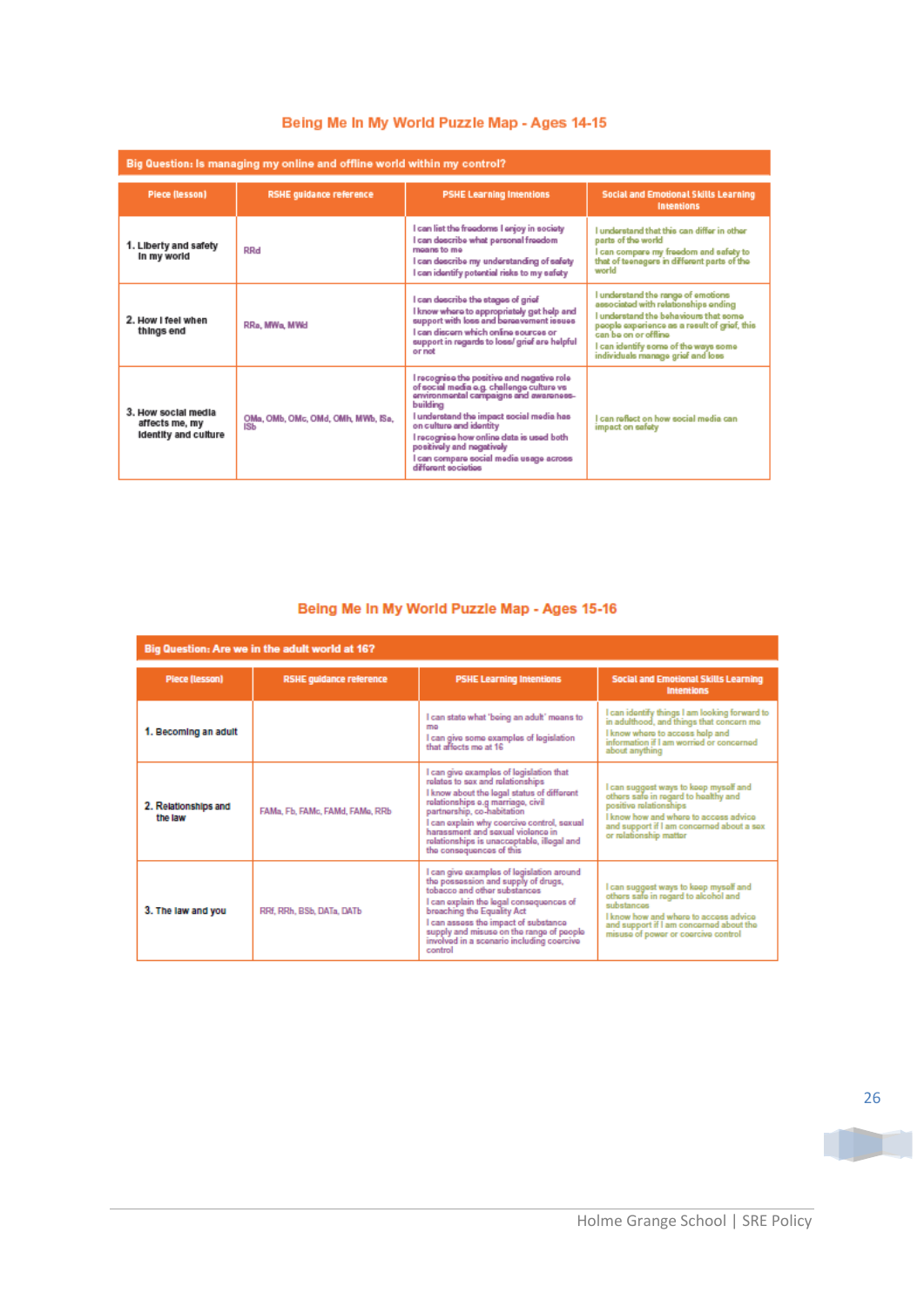## **Summary**

- 1. Effective relationship and sex education is essential if young people are to make responsible and well informed decisions about their lives. It should be firmly rooted within the framework of PSHE and the national curriculum for science. The functional, biological aspects of RSHE will be discussed in science lessons and not in PSHE.
- 2. The objective is to help and support young people through their physical, emotional and moral development and to help young people learn to respect themselves and others and move with confidence from childhood through adolescence to adulthood.
- 3. Parents should be informed about what is taught in the RSHE lessons. Parents/carers have the right to withdraw their child from some or all RSHE lessons but not statutory science lessons. Parents should feel reassured about the content of the lessons and should be able to discuss RSHE for their child with an informed member of staff.
- 4. Taught RSHE should be culturally appropriate and inclusive of all children.
- 5. We will work with parents so that they are aware of when and what will be taught to the children.

PSHE is taught by the class teachers in Little Grange, Reception and Pre-Prep, Mrs J Cooke, Mrs J Curtis, Mr David Holdway and form teachers in Years 3 to Year 8 and by Miss N'O Brien for Years 9 to 11

PSHE is taught in weekly 30-minute lessons and termly PSHE days.

Sanitary towels are kept by Matron in the medical room and by the Head of Pastoral Care in her office.

A monthly sexual health drop in clinic is available for students in years 9,10 and 11 held by our Health and Wellbeing nurse.

Information to parents before RSHE lessons take place.

A letter to Year 5 parents will be sent in the summer term, which will contain the following information.

As part of the Science and PSHE schemes of work Year 5 children will be discussing sex and relationships. The science lessons will be based on the Living and Growing series and will review the physical and emotional changes that take place for boys and girls with the onset of puberty. Children will examine the process of life cycles and reproduction with great emphasis placed of the importance of loving, caring relationships between couples and the value of the family and relationships within it. Children will study the development of the baby in the womb, the needs of the baby and mother before the birth and the inheritance of physical characteristics. Videos contain animation of sexual intercourse and live footage of a birth.